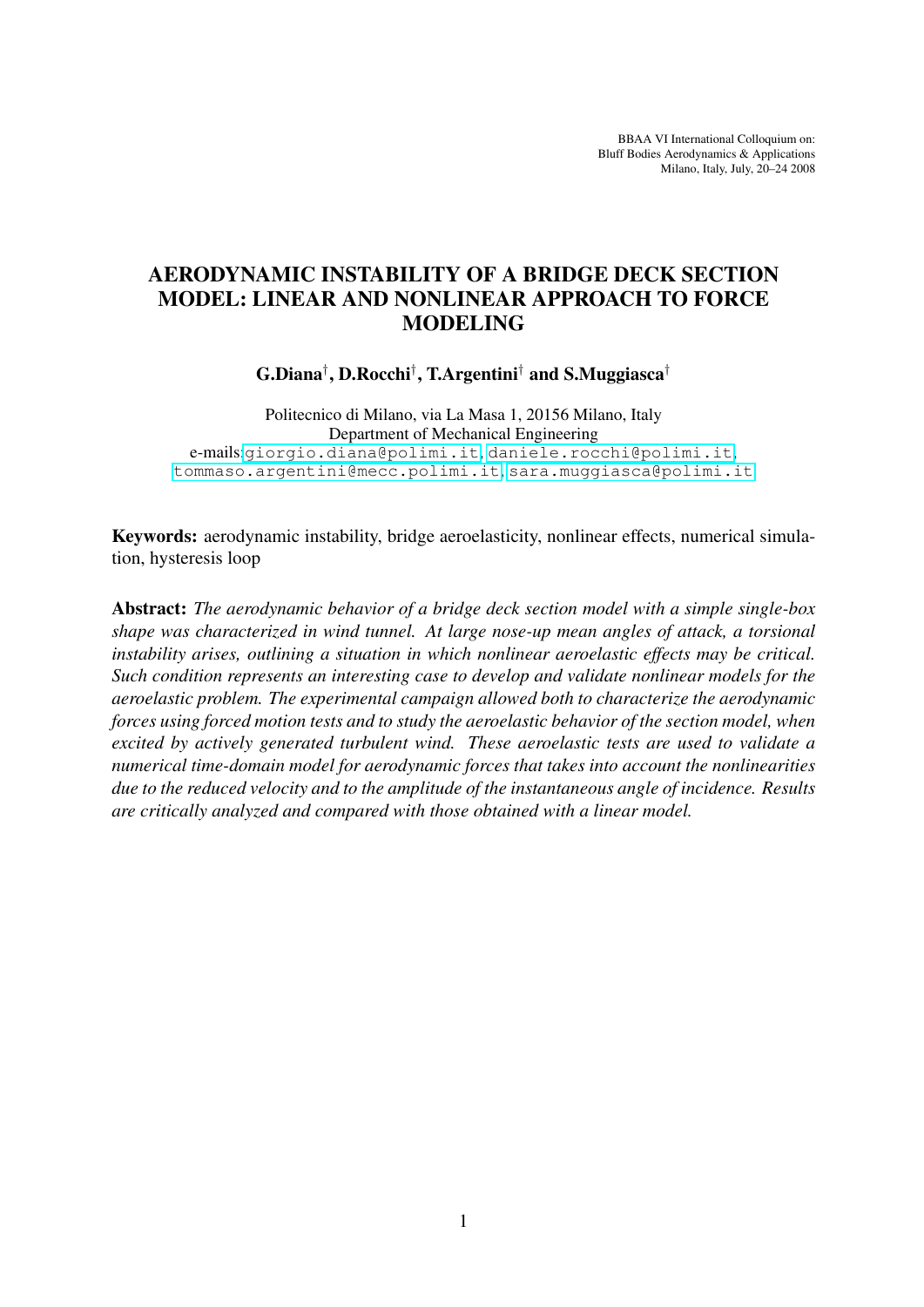# Nomenclature

- y horizontal deck motion, positive along horizontal wind.
- z vertical deck motion, positive upward.
- $\theta$  torsional motion, positive if nose-up.
- $\theta_m$  mean angle of attack
- V average horizontal wind velocity component.
- $v$  turbulent horizontal wind velocity component.
- $w$  turbulent vertical wind velocity component.
- $\rho$  air density.
- B deck chord length.
- L sectional model length.
- $\omega$  circular frequency of oscillation.
- $V^*_\omega$ reduced velocity  $V^*_{\omega} = V/(\omega B)$ .
- V ∗ reduced velocity  $V^* = 2\pi V_{\omega}^*$ .
- $\psi$  instantaneous angle of attack, defined in eq.[\(4\)](#page-11-0).
- $\ddot{\psi}$ time derivative of  $\psi$ .
- $a_j^*$  $j$ -th torsional flutter derivative.
- $\chi_{\theta}$  torsional admittance function.
- $C_D$  drag force coefficient; force is positive if along wind.
- $C<sub>L</sub>$  lift force coefficient; force is positive if upward.
- $C_M$  pitching moment coefficient; moment is positive if nose-up.
- $\beta_i$  coefficients of the model defined in eq.[\(5\)](#page-13-0).
- $i$  imaginary unit.

# 1 Introduction

The combination of large deck motion components and large turbulent components in wind velocity can induce large fluctuations of the instantaneous angle of attack. This is a critical aspect in aeroelastic analysis since large variations of the angle of attack may lead the deck to work in conditions in which nonlinear effects of aerodynamic forces are important. In such situations, linearized approaches (e.g. [Jain et al.](#page-26-0) [\(1996\)](#page-26-0); [Minh et al.](#page-26-1) [\(1999\)](#page-26-1); [Chen et al.](#page-25-0) [\(2000\)](#page-25-0); [Caracoglia and Jones](#page-25-1) [\(2003\)](#page-25-1)) show their intrinsic limits, whereas fully nonlinear approaches are required to model the deck response and they may provide a more accurate estimation of the instability onset. Nonlinear analyses (e.g. [Diana et al.](#page-25-2) [\(1995\)](#page-25-2); [Minh et al.](#page-26-1) [\(1999\)](#page-26-1); [Chen and](#page-25-3) [Kareem](#page-25-3) [\(2001\)](#page-25-3); [Zhang et al.](#page-26-2) [\(2002\)](#page-26-2); [Chen and Kareem](#page-25-4) [\(2003\)](#page-25-4)) mainly focused on the nonlinear dependence of flutter derivatives and aerodynamic admittance functions on frequency. Recently [Diana et al.](#page-25-5) [\(2008b\)](#page-25-5) developed a promising model, based on the aerodynamic hysteresis loop concept, which accounts for nonlinear effects due to both frequency and amplitude of the instantaneous angle of attack.

In order to investigate the aerodynamic nonlinearities and their modeling, a wind tunnel experimental research was carried out on a deck section model (see Fig[.1\)](#page-3-0) at the Department of Mechanical Engineering of Politecnico di Milano. Experimental tests allowed a detailed aerodynamic characterization of a simple single-box shape deck that shows interesting nonlinear effects that lead to instability at large nose-up mean angles of attack. The wind tunnel tests allowed to define all the static and dynamic aerodynamic coefficients that are required by linear and nonlinear numerical modeling of the problem by means of forced motion tests [\(Diana et al.,](#page-25-6) [2004\)](#page-25-6). Furthermore, the experimental campaign allowed to measure the aeroelastic response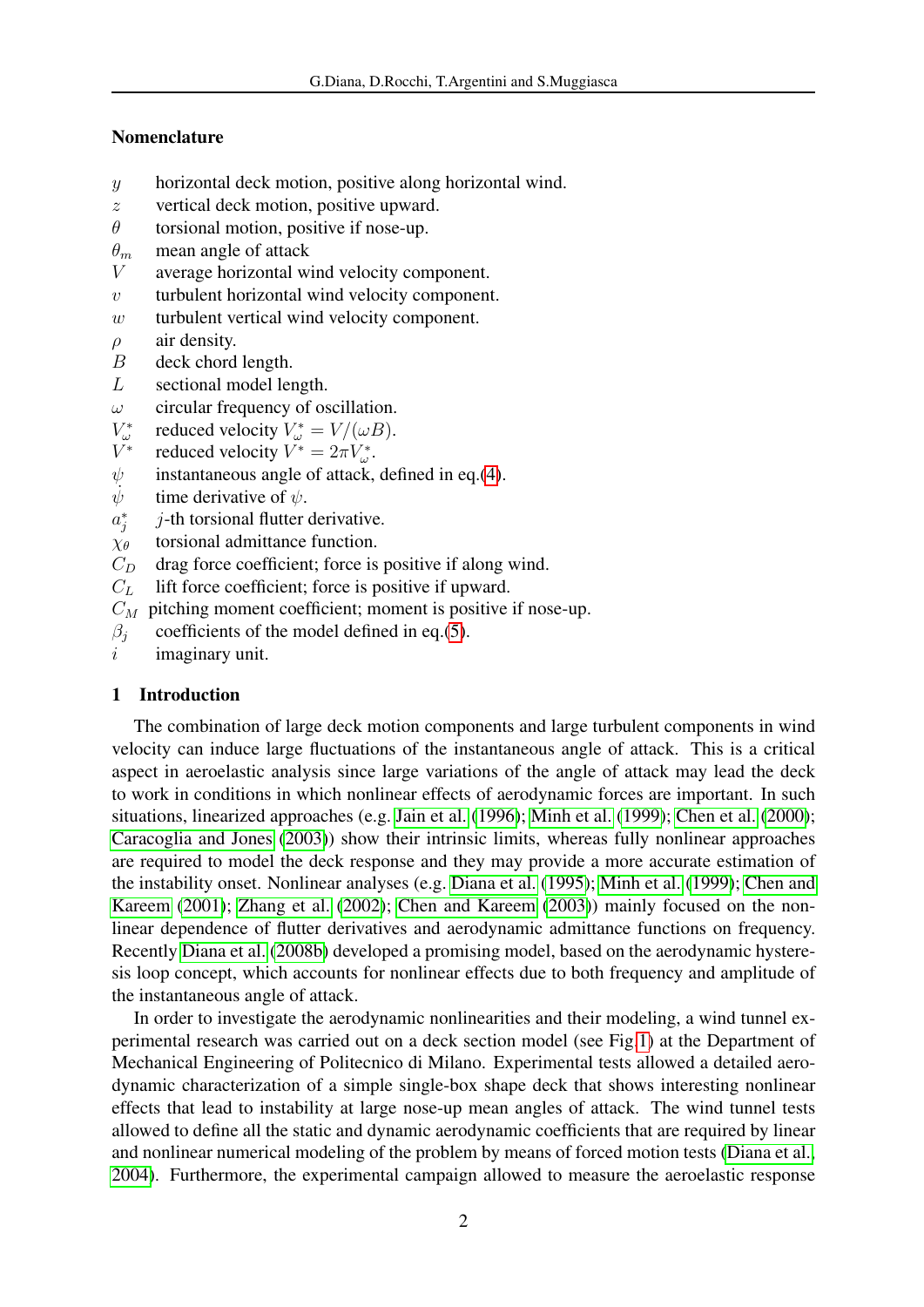to turbulent wind when the deck section model is excited to vibrate under actively generated turbulent conditions with free motion tests [\(Diana et al., 2004\)](#page-25-6). During these tests both forces and displacements of the elastically suspended model were contemporaneously recorded for different turbulent wind conditions. For this purpose the sectional model was equipped with a series of pressure taps to measure forces, while displacements were measured by an infrared measurement system during free motion tests and by laser transducers during forced motion tests.

A torsional instability at large nose-up mean angle of attack is present for a wide range of reduces velocities (neagative value of the  $a*_2$  coefficient at  $\theta_m = 6^{\circ}$ ). Aeroelastic effects make the suspended sectional model prone to a 2-dofs instability, with an unusual torsional-lateral coupling. The control of the incoming turbulent wind allowed to investigate specific operating conditions where the deck is working close to instability and the small changes in the wind turbulence content may drive the deck behavior to cross the stability threshold.

These specific experimental tests, performed around a stable equilibrium configuration ( $\theta_m \approx$ 3.5 ◦ ), highlight that a large amplitude of the instantaneous angle of attack, may lead the deck to work between stable and unstable conditions, which result in a dangerous limit cycle. This instability mechanism shows important nonlinear effects and therefore it represents an interesting case to develop and validate nonlinear numerical models for the aeroelastic problem. Therefore, such operating condition is used to validate the nonlinear numerical model [\(Diana et al., 2008b\)](#page-25-5), whose results are compared with both experimental data and linear model results [\(Diana et al.,](#page-25-7) [2005\)](#page-25-7), in terms of forces and displacements.

In Section [2](#page-2-0) we summarize the main characteristics of the experimental setup. The aerodynamic behavior using a linear approach is critically discussed in Section [3.](#page-5-0) In Section [4](#page-9-0) nonlinear effects on instability are analyzed and modeled. The proposed nonlinear model is validated and compared with a linear one in Section [5.](#page-13-1) Final remarks are in Section [6.](#page-25-8)

## <span id="page-2-0"></span>2 Experimental setup

Wind tunnel tests were performed at Politecnico di Milano. Tests were designed to achieve the following goals: complete definition of aerodynamic and aeroelastic forces including effects of aerodynamic nonlinearities to compare linear and nonlinear approaches; complete aeroelastic characterization of the suspended section model, in terms of input (turbulent wind) and output (forces and displacements) for numerical model validations.

### 2.1 Deck section shape

Following the previous considerations, we studied a single-box deck section with a simple shape. The deck shape is taken from an actual highway bridge, but without the barriers on the upper surface. This simplification allows the measure of the aerodynamic forces directly through the integration of the pressure distribution. The deck section model is 2.91 meters long and the geometry and main dimensions of the section are reported in Fig[.1.](#page-3-0)

#### 2.2 Forcing systems

Three computer-controlled hydraulic actuators drive the forced motion tests, generating a multi-degree of freedom harmonic motion around a user-defined average angle of attack. Two different kinds of motion law were used to measure flutter derivatives and aerodynamic hysteresis loops: torsional motion and vertical motion.

In free motion test configuration, the model is suspended in the wind tunnel test section by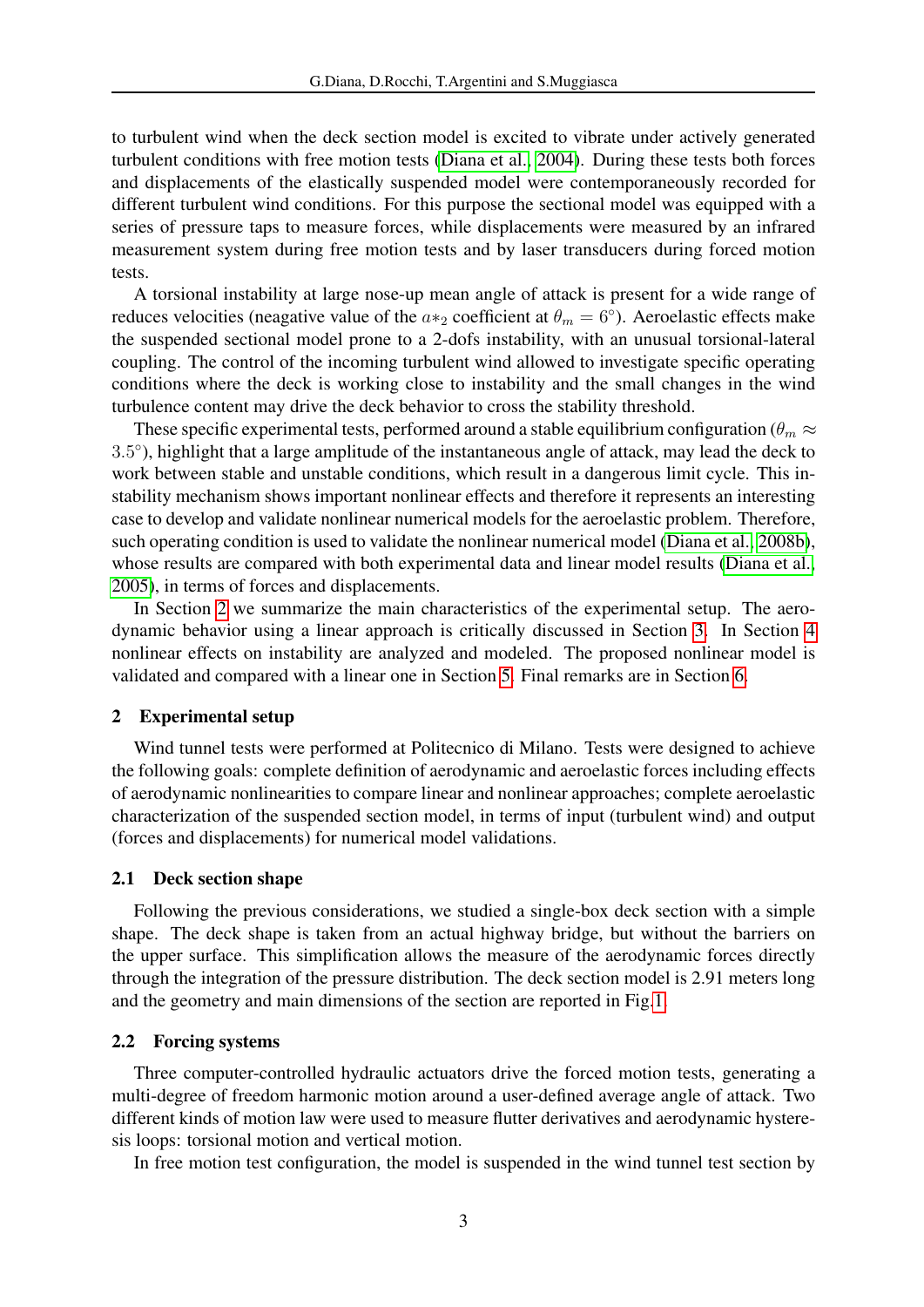

<span id="page-3-0"></span>Figure 1: Deck section dimensions and shape



Figure 2: Experimental setup during forced motion tests

<span id="page-3-1"></span>means of steel cables. A harmonic wind wave is generated by an active turbulence generator made by a horizontal array of 10 NACA 0012 profile airfoils, 4 m wide. The airfoils are driven by two brushless motors giving a pitching motion with a user-defined motion law in terms of frequency contents and amplitude. The turbulence generator is positioned 7 m upwind the model, while the incoming wind measure is performed one chord before the leading edge by means of a 4-holes probe that resolves the instantaneous vertical and horizontal wind components. A partial picture of the experimental setup is given in Fig[.2.](#page-3-1)

#### 2.3 Force measurements

A pressure measurement system was set up in order to prevent inertia forces subtraction problems during free motion tests [\(Diana et al., 2004\)](#page-25-6). Pressure is measured on a ring of 78 pressure tabs around the middle section of the sectional model (see Fig[.3\)](#page-4-0), at a sampling frequency of 100 Hz. 16 pressure taps are distributes along four lines aligned with the deck axis , two in the upper part and two in the lower part, to measure the pressure distribution correlation in the axial direction. The distribution of the pressure taps was studied to refine the measure where strong pressure gradient are expected (see Fig[.3\)](#page-4-0). An example of pressure correlation along the deck axis is reported in Fig[.4.](#page-4-1)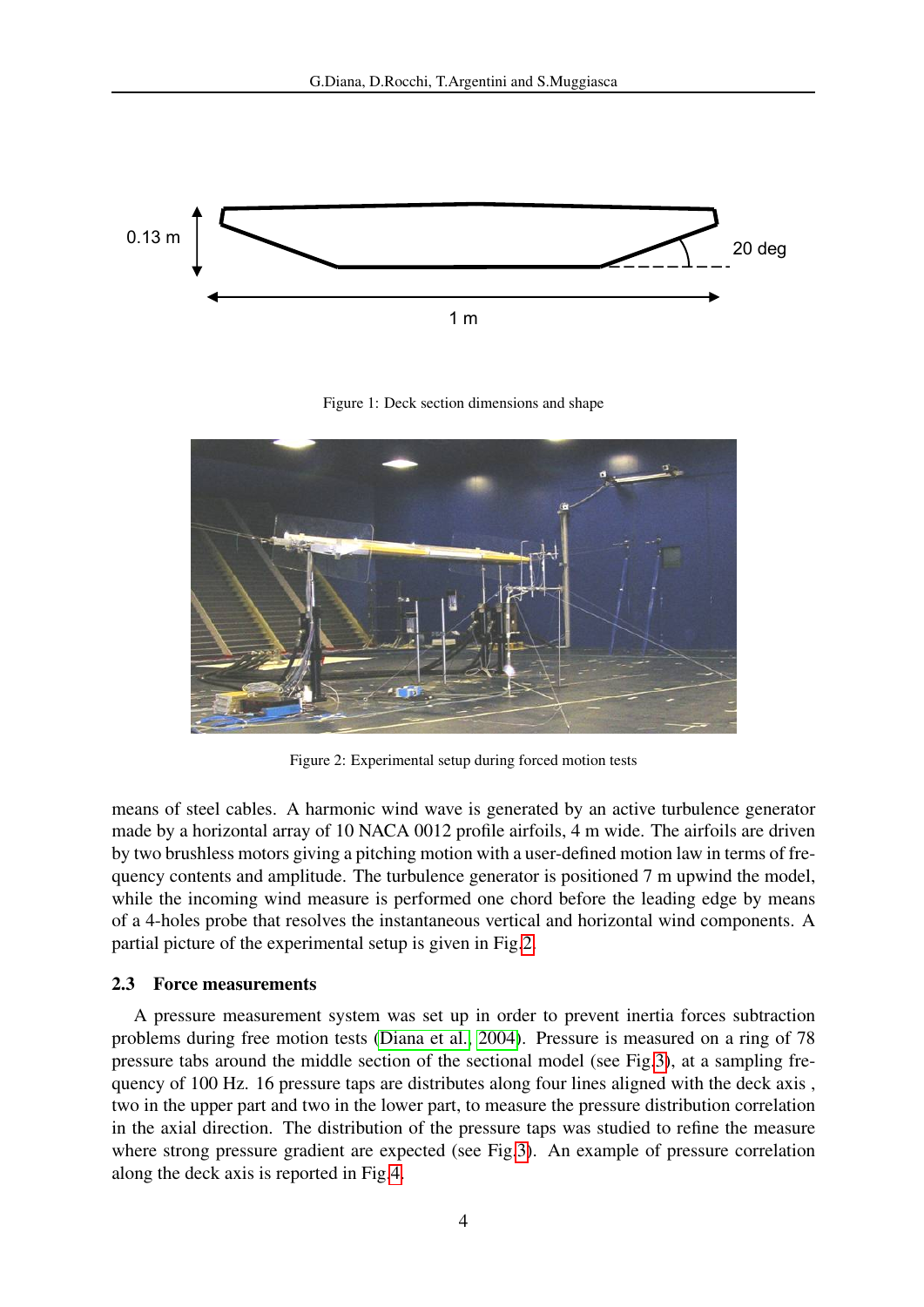

<span id="page-4-0"></span>Figure 3: Pressure taps position



<span id="page-4-1"></span>Figure 4: Pressure correlation along a correlation line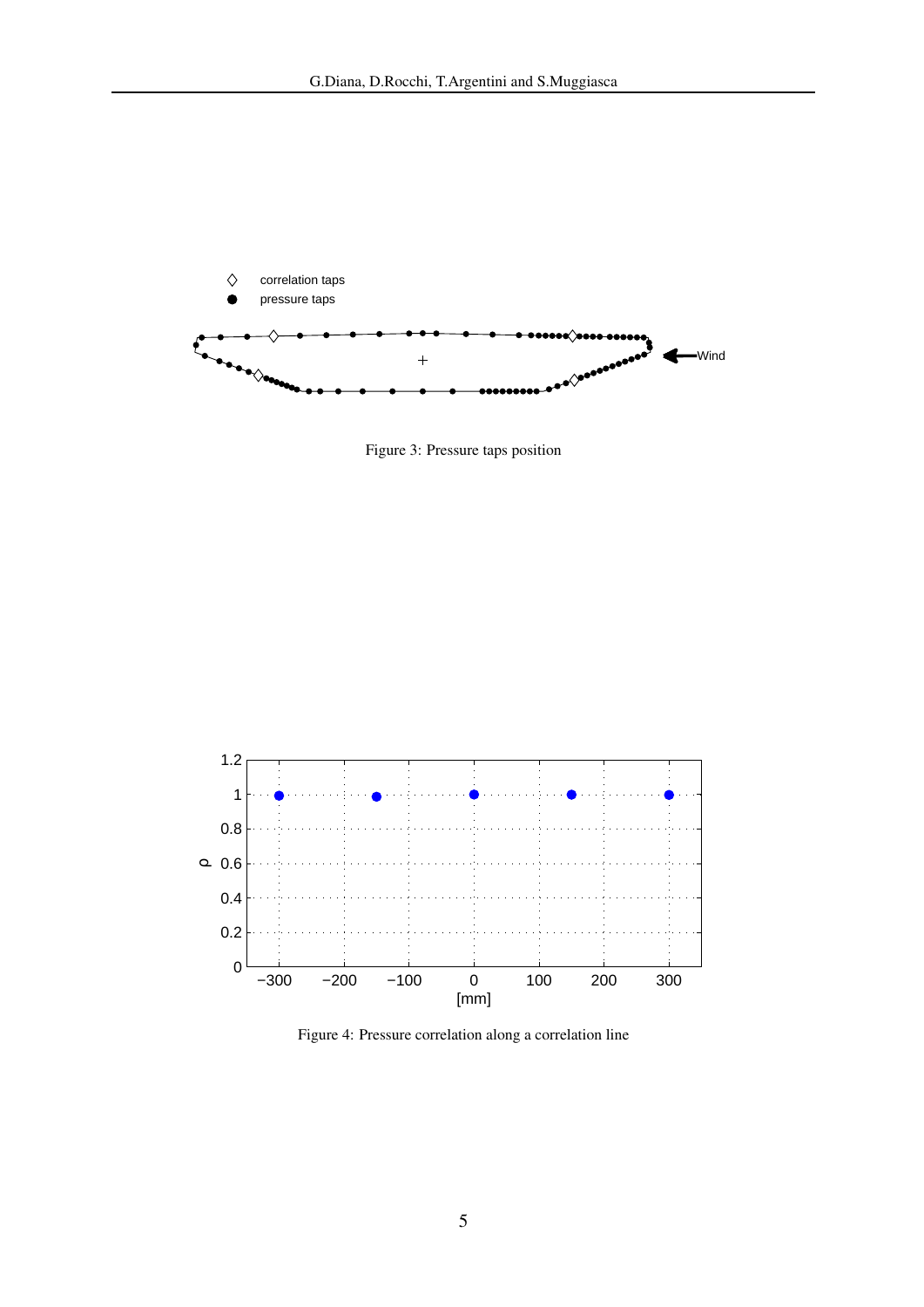### 2.4 Motion measurements

During forced motion tests, two laser transducers measure the deck vertical and torsional displacement when the model is linked to the oil dynamic actuators. During free motion tests, a system of three infrared cameras allows a non intrusive measurement of the deck displacements. The model displacement is reconstructed by measuring the position of 10 markers located on the upper surface of the deck model. These markers reflect the infrared light that is emitted by specific stroboscopic lamps triggered with the camera sampling frequency (17 Hz). The marker position reconstruction is defined by the triangulation of the images recorded by a couple of cameras after a calibration procedure allowing for the correction of prospective and geometric aberrations [Hartley and Zisserman](#page-25-9) [\(2003\)](#page-25-9).

Pressure measurement were performed simultaneously with the camera measurements: since three different acquisition systems are used, with two different sampling frequencies, synchronization requires a particular care and a trigger signal was used for this purpose.

#### <span id="page-5-0"></span>3 Characterization of aerodynamic forces and aeroelastic behavior

#### 3.1 Linear analysis

The aerodynamic forces, i.e. drag (positive if windward), lift (positive if upward), and pitching moment (positive if nose-up), are usually separated into mean, self-excited and buffeting force components. The mean averaged (static) forces per unit length are expressed as

$$
L_s = \frac{1}{2}\rho V^2 BC_L(\theta_m); \quad D_s = \frac{1}{2}\rho V^2 BC_D(\theta_m); \quad M_s = \frac{1}{2}\rho V^2 B^2 C_M(\theta_m), \tag{1}
$$

where  $\rho$  is the air density; V is the mean wind horizontal velocity; B is the deck chord;  $C_D$ ,  $C_L$ and  $C_M$  are the mean lift, drag and pitching moment coefficients;  $\theta_m$  is the mean angle of the section.

Self-excited forces resulting from structural motion can be expressed in terms of flutter derivatives, which are function of the oscillation frequency . According to the formulation proposed by [Zasso](#page-26-3) [\(1996\)](#page-26-3), the pitching moment per unit length is:

$$
M_{se} = \frac{1}{2}\rho V^2 B^2 \left( -a_1^* \cdot \frac{i\omega z}{V} - a_2^* \cdot \frac{i\omega \theta B}{V} + a_3^* \cdot \theta + a_4^* \cdot \frac{\pi}{2V_{\omega}^{*2}} \cdot \frac{z}{B} - a_5^* \cdot \frac{i\omega y}{V} + a_6^* \cdot \frac{\pi}{2V_{\omega}^{*2}} \cdot \frac{y}{B} \right), \tag{2}
$$

where  $a_j^*(j = 1...6)$  are the torsional flutter derivatives; y, z and  $\theta$  are the horizontal, vertical and torsional displacements;  $\omega$  is the circular frequency of oscillation; i is the imaginary unit;  $V^*_{\omega} = V/(\omega B)$  is the reduced velocity. Analogous formulations hold for lift and drag forces, in order to define the complete set of 18 flutter derivatives [\(Zasso, 1996\)](#page-26-3).

Buffeting forces, resulting from turbulent wind components, can be expressed in terms of aerodynamic admittance functions, which are function of the wind oscillation frequency. In this case, the pitching moment per unit length is given by:

<span id="page-5-1"></span>
$$
M_b = \frac{1}{2}\rho V^2 B^2 \left(\chi_{\theta w} \frac{w}{V}\right),\tag{3}
$$

where  $\chi_{\theta w}$  is the complex torsional admittance function; w is the vertical turbulent wind velocity fluctuation. Analogous formulations hold for lift and drag forces [\(Diana et al., 2005\)](#page-25-7).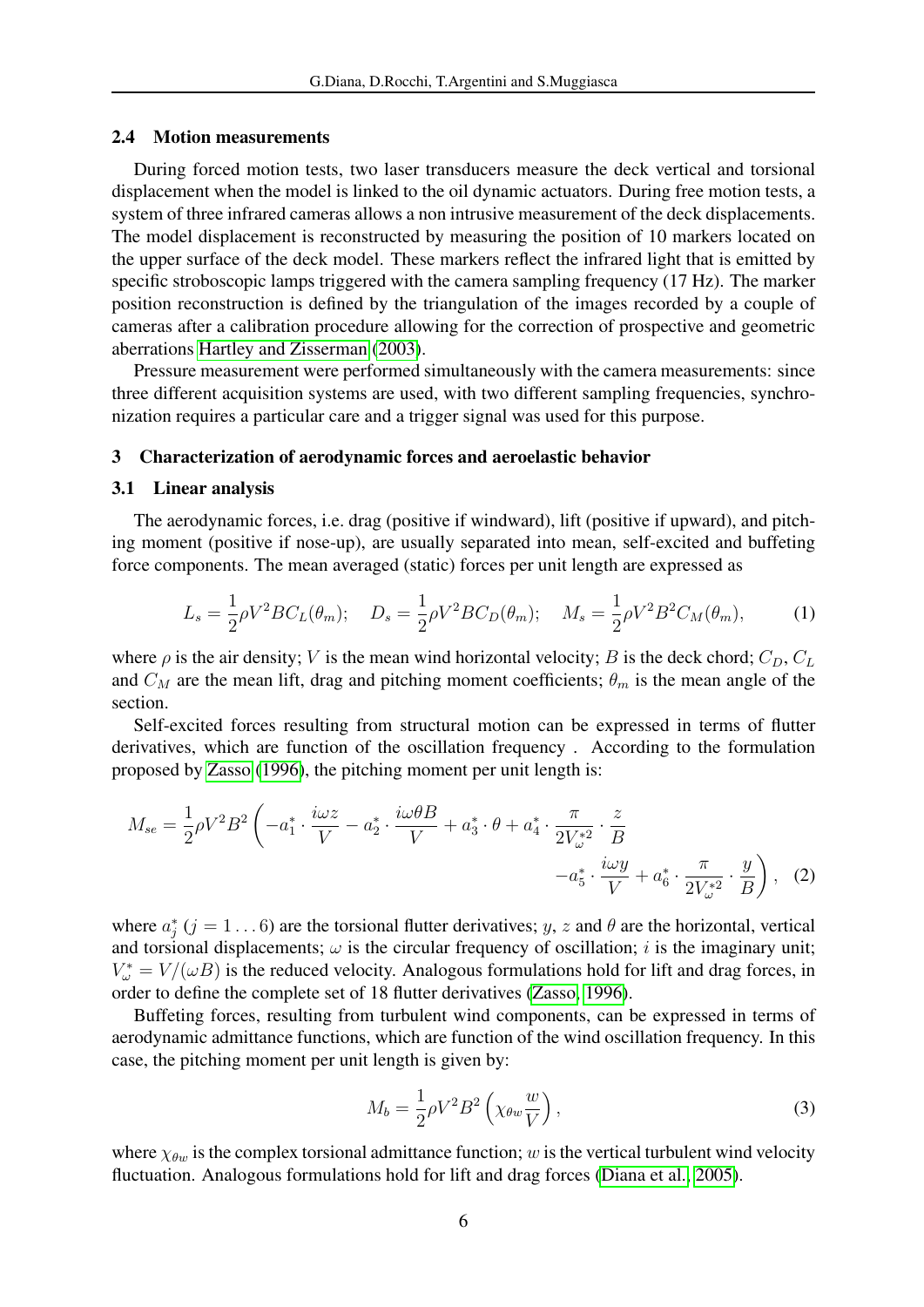

<span id="page-6-0"></span>Figure 5: Static coefficients at different  $\theta_m$ 

For the examined cross section, the static aerodynamic force coefficients as a function of the angle of attack are shown in Fig[.5.](#page-6-0) We can remark the following characteristics: drag coefficient has a minimum at  $\theta_m = 1^\circ$ ; lift coefficient has a positive slope  $\left(\frac{\partial C_L}{\partial \theta} > 0\right)$  up to  $\theta_m = 9^\circ$  where it has a maximum (stall) followed by a negative slope; moment coefficient is positive at  $\theta_m = 0^\circ$ and it has a positive slope up to  $\theta_m = 6^\circ$ , where it stalls; moment stall occurs before lift stall. These characteristics may lead to a torsional instability in quasi-steady conditions.

If we explore the force dependence upon the frequency of excitation and we analyze the selfexcited forces, focusing on the effects of torsional displacement  $\theta$ , according to equation [\(2\)](#page-5-1), a negative value of the  $a_2^*$  coefficient results in a direct negative damping term, which reduces stability margins.

Flutter derivatives  $a_2^*$  and  $a_3^*$ , shown in Fig[.6,](#page-7-0) highlight that torsional instability for large  $_2$  and  $u_3$ angles of attack is present in at large reduced velocities  $(a_2^* \rightarrow \frac{\partial C_M}{\partial \theta}\Big|_{\theta_m}$  for  $V^* \rightarrow \infty$ ), and it decreases with decreasing reduced velocity, up to disappearing at  $\tilde{V}^* = 6$  for  $\theta_m = 6^\circ$ .

Analogous considerations can be done for buffeting forces. Considering the  $\chi_{\theta w}$  function and interpreting  $\frac{w}{V}$  as an instantaneous angle of attack, it is clear that its effect is analogous to an instantaneous angle of attack  $\frac{\dot{z}}{V}$ . This fact is confirmed by comparing the trend of the  $a_1^*$  coefficient with the one of the real part of  $\chi_{\theta w}$ , as shown in Fig[.7.](#page-8-0) The linear aerodynamic behavior is clearly identified by  $\theta_m$  and by the slopes of static coefficients around the value of  $\theta_m$ .

#### <span id="page-6-1"></span>3.2 Nonlinear effect of instability threshold

Torsional instability is experienced not only when the mean angle is sufficiently large to have a negative  $a_2^*$ , but also when the instantaneous angle of attack, due to both deck motion and turbulent wind, reaches large oscillation amplitudes around a static value within the stability range. This phenomenon is clearly pointed out by wind tunnel tests performed on the deck section model elastically suspended and run over by an actively generated turbulent wind.

The structural characteristics of the oscillating section model in no-wind conditions are re-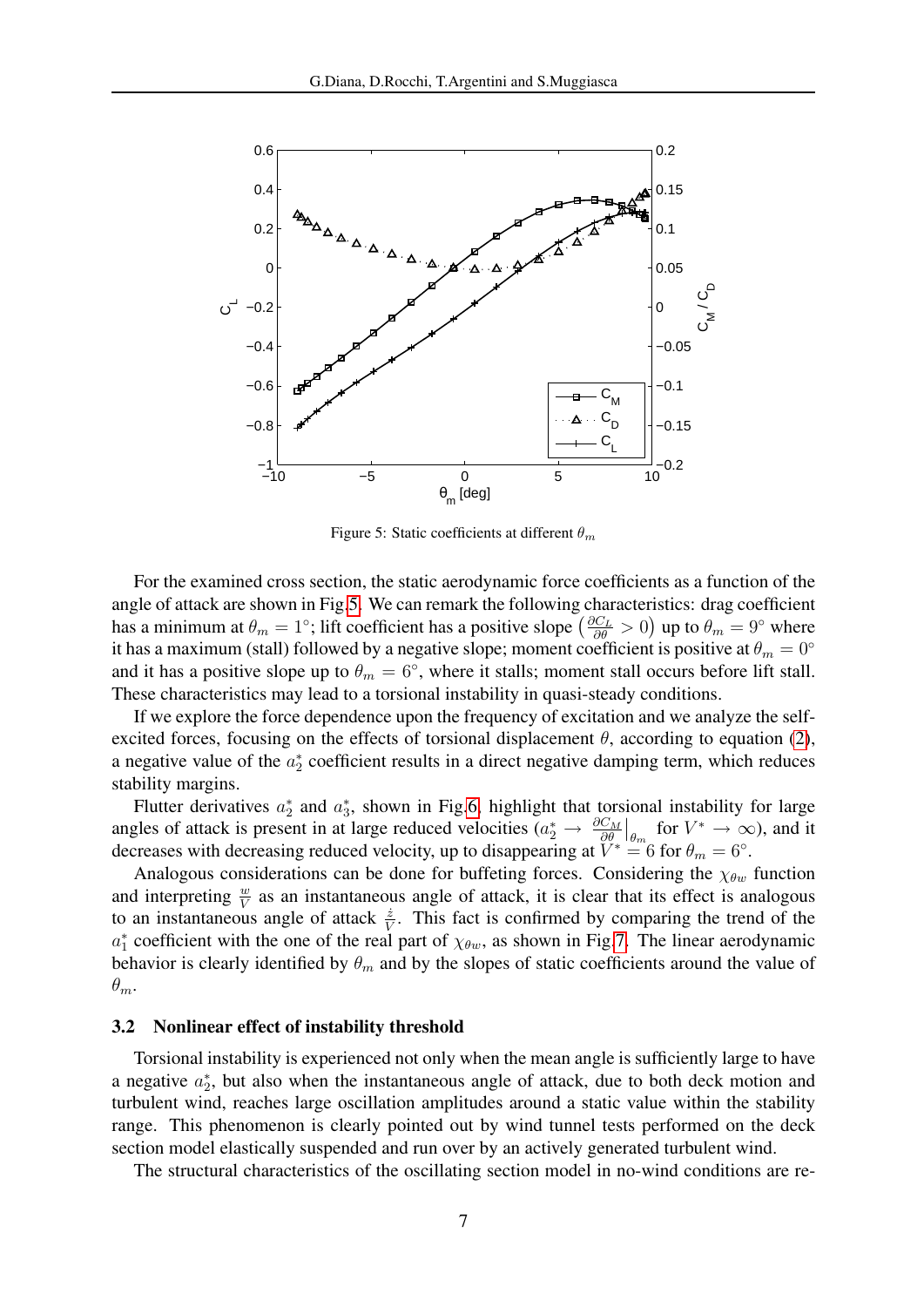

<span id="page-7-0"></span>Figure 6: Torsional flutter derivatives at different  $\theta_m$  vs.  $V^*$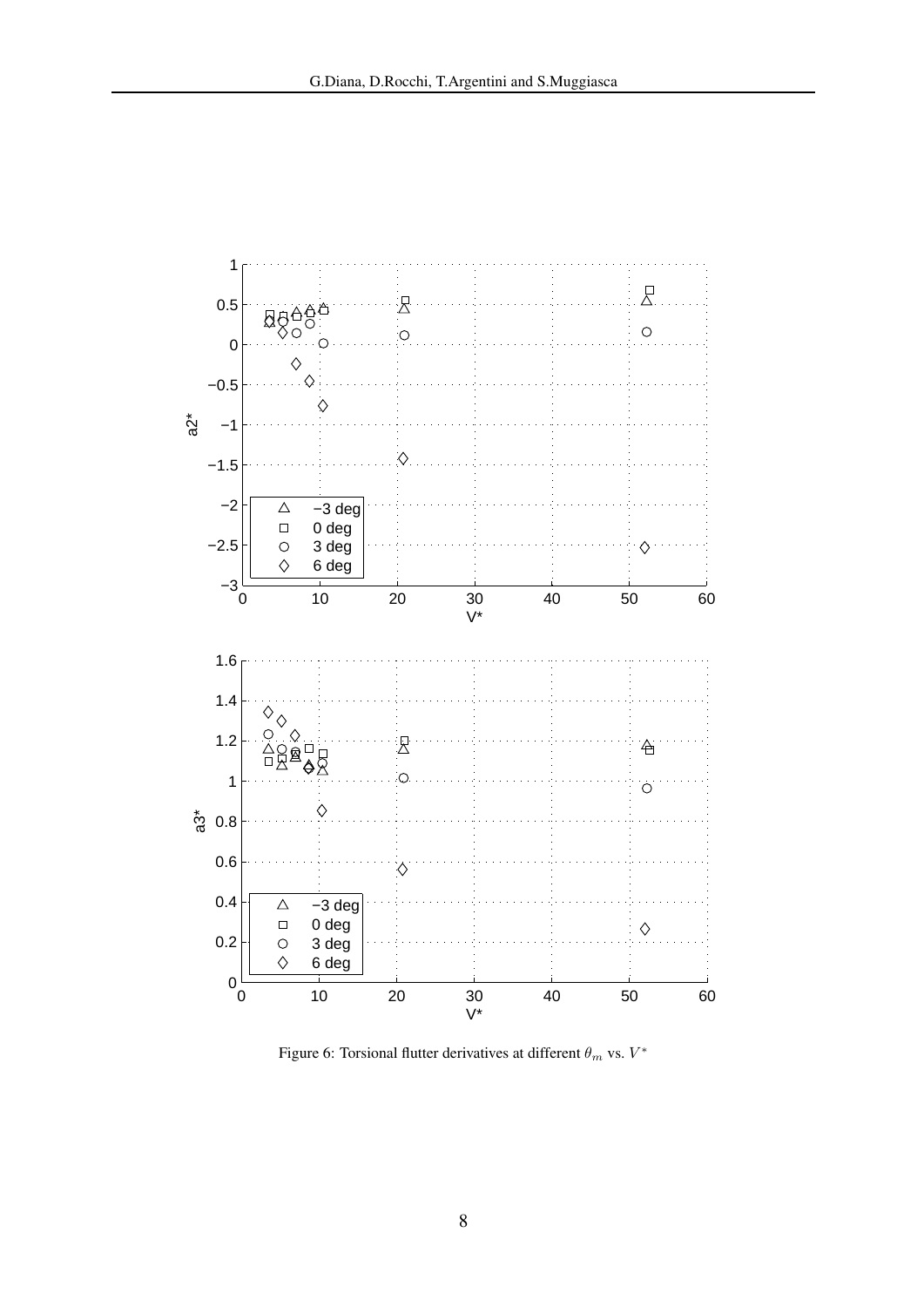

<span id="page-8-0"></span>Figure 7: Torsional flutter derivative  $a_1^*$  and real part of  $\chi_{\theta w}$  at different  $\theta_m$  vs.  $V^*$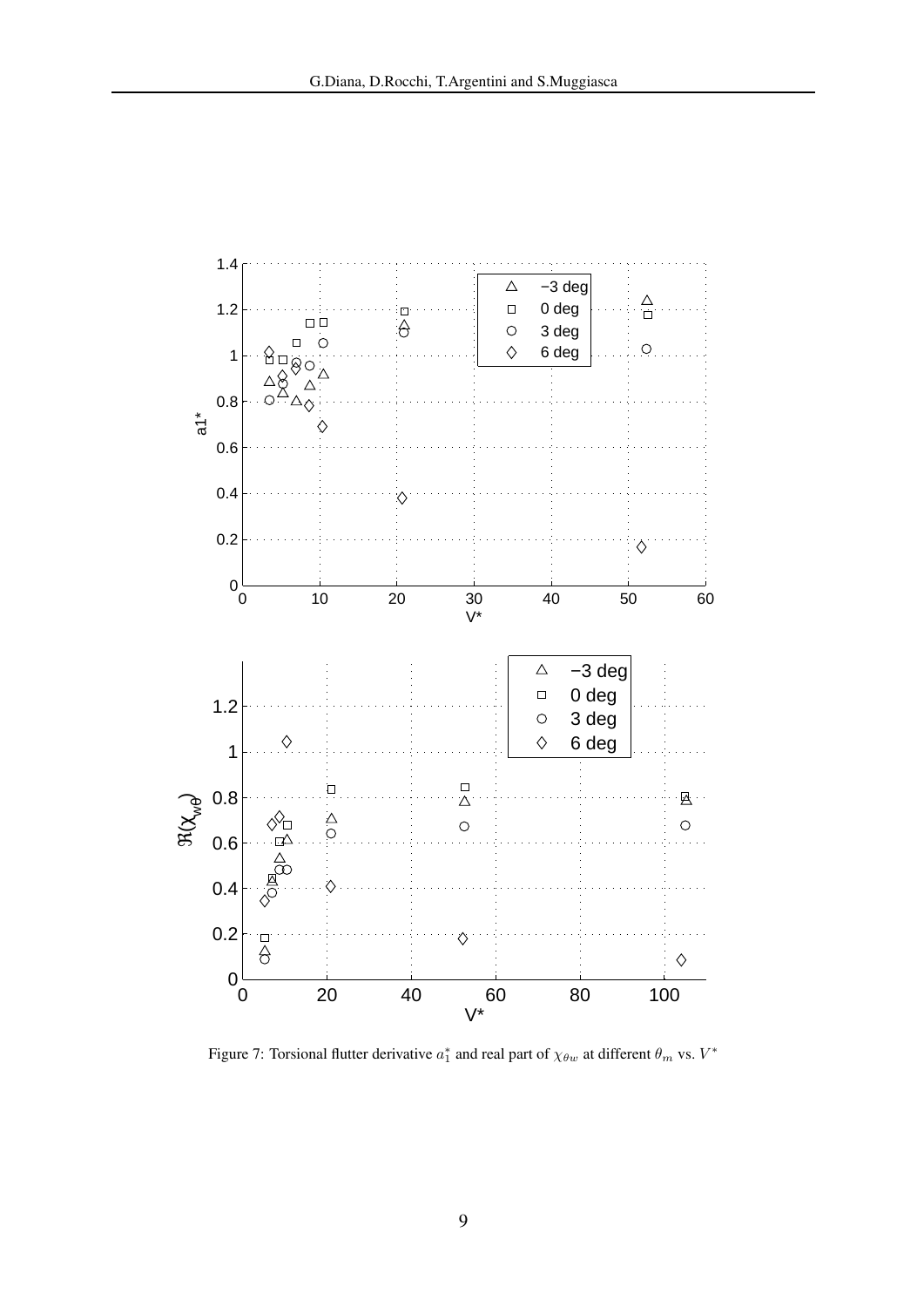| Mode                                                      | <b>Type</b> | Frequency                                      | <b>Mass</b> | Damping $%$                                                           |
|-----------------------------------------------------------|-------------|------------------------------------------------|-------------|-----------------------------------------------------------------------|
|                                                           | Horizontal  | 0.74 Hz                                        | $68$ Kg     | 0.23                                                                  |
| $\overline{2}$                                            | Torsional   | 0.99 Hz                                        | 8.3 $Kgm^2$ | 0.30                                                                  |
| 3                                                         | Vertical    | 1.09 Hz                                        | $68$ Kg     | 0.94                                                                  |
| $\boldsymbol{y}$<br>$\widetilde{\mathcal{Z}}$<br>$\theta$ | 0.38        | $\boldsymbol{y}$<br>$\overline{z}$<br>$\theta$ | 0.025       | $\boldsymbol{y}$<br>U<br>$\widetilde{\mathcal{Z}}$<br>.15<br>$\theta$ |

<span id="page-9-1"></span>Table 1: Modal properties and eigenshapes of suspended section model

ported in Tab[.1.](#page-9-1) These values were obtained analyzing the decay of free motion tests experienced by the aeroelastic model starting from imposed initial motion condition in still air. Similar analysis performed under mean wind flow conditions highlighted the aeroelastic effects on the values of mean angle  $\theta_m$ , frequencies and torsional damping. These effects are reported as a function of the mean velocity  $V$  in Fig[.8.](#page-10-0) An increasing wind speed has a twofold effect: on one side, an increase of the mean angle of equilibrium due to the positive value of the moment coefficient (nose-up); on the other side, there is a softening in the torsional frequency, which collapses toward the horizontal one, giving rise to a 2-dofs instability close to  $V = 8$  m/s, where the total damping (structural plus aerodynamic) becomes negative.

Considering a mean wind velocity of 7  $m/s$ , the model assumes a mean angle  $\theta_m = 3.5^\circ$ that, according to a linear approach and previous results, guarantees a stable behavior for any turbulent wind condition. In fact, by superimposing a harmonic turbulent wind component, such to get an instantaneous wind angle  $\frac{w}{V} = 0.5^{\circ}$ , with frequency of 0.7 Hz and reduced velocity  $V^* = 10$ , the model oscillates with small amplitudes around the static angle of attack, as shown in Fig[.9\(a\).](#page-11-1) However, with a doubled wind angle  $\frac{w}{V} = 1^\circ$ , the response is about ten times greater, as shown in Fig[.9\(b\).](#page-11-2)

In the latter case, the amplitude of the variation of the instantaneous angle of attack is large enough to drive the deck model in and out of the instability range, resulting in very large torsional oscillations. This behavior is strongly nonlinear and it cannot be foreseen by a linear approach.

#### <span id="page-9-0"></span>4 Nonlinear analytical formulation

#### <span id="page-9-2"></span>4.1 Aerodyanamic hysteresis loops

A founding hypothesis of the linear approach is that only small perturbations of the angle of attack occur around a static configuration. However, to simulate the experimental instability onset, we pointed out the necessity of considering the effects induced by a large variation of the angle of attack.

An interesting nonlinear analytical representation of the aerodynamic forces by means of hysteresis loops has been proposed by [Diana et al.](#page-25-10) [\(2007,](#page-25-10) [2008a,](#page-25-11)[b\)](#page-25-5). In Fig[.10,](#page-12-0) we show the effect of the angle of attack amplitude on the pitching moment at  $V^* = 10$ , obtained with harmonic forced torsional motion tests, by drawing the aerodynamic moment coefficient versus the angle of rotation  $\theta$ . The area enclosed by the loops represents the work done by the aerodynamic moment in one oscillation cycle and it is an index to assess whether energy is dissipated or pumped into the system. The direction of rotation of the loop indicates the relative phase between force and displacement and therefore the energy sign: clockwise (+ circles)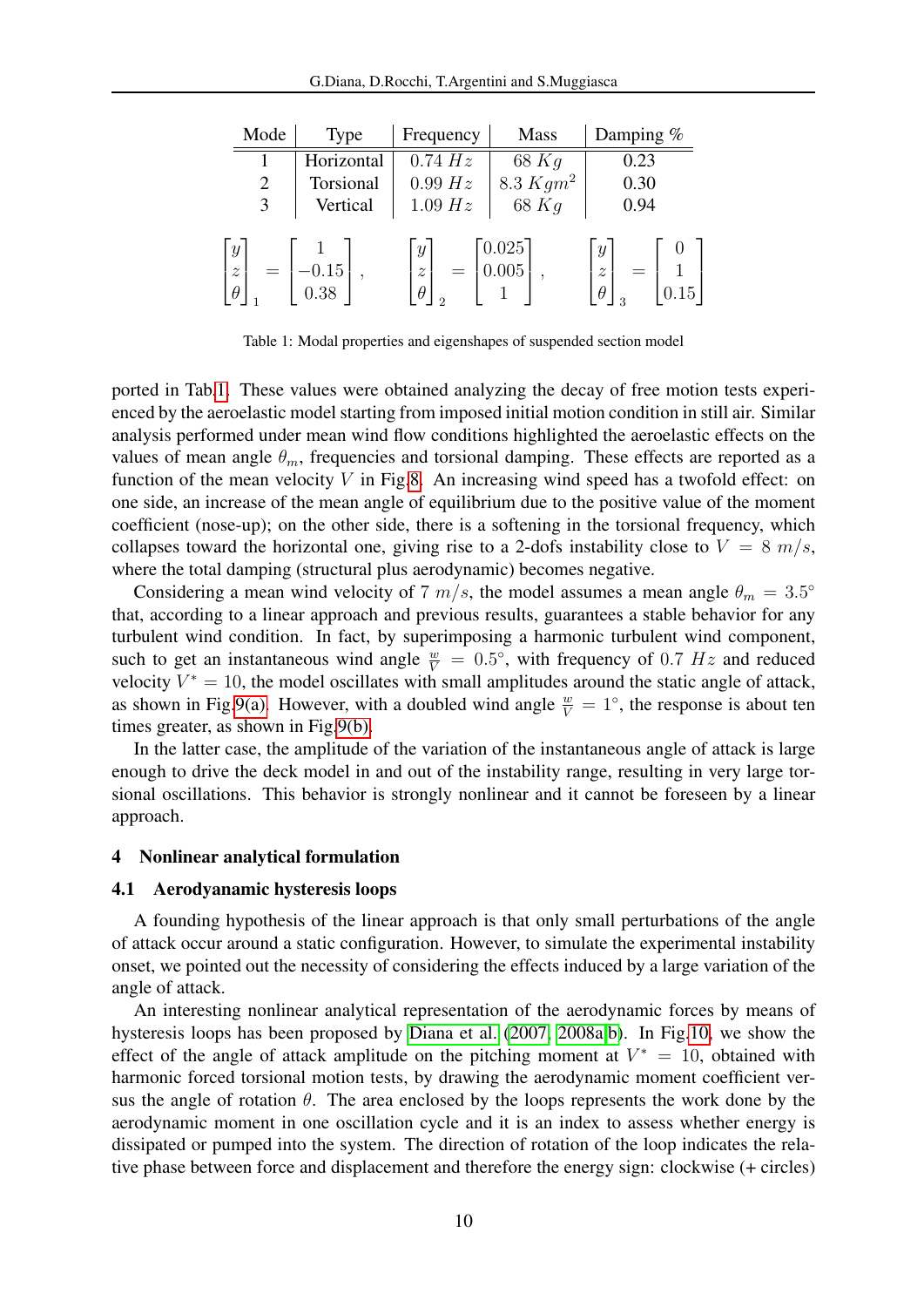

<span id="page-10-0"></span>Figure 8: Aeorelastic effects of mean wind velocity: mean angle  $\theta_m$ , natural frequencies and torsional damping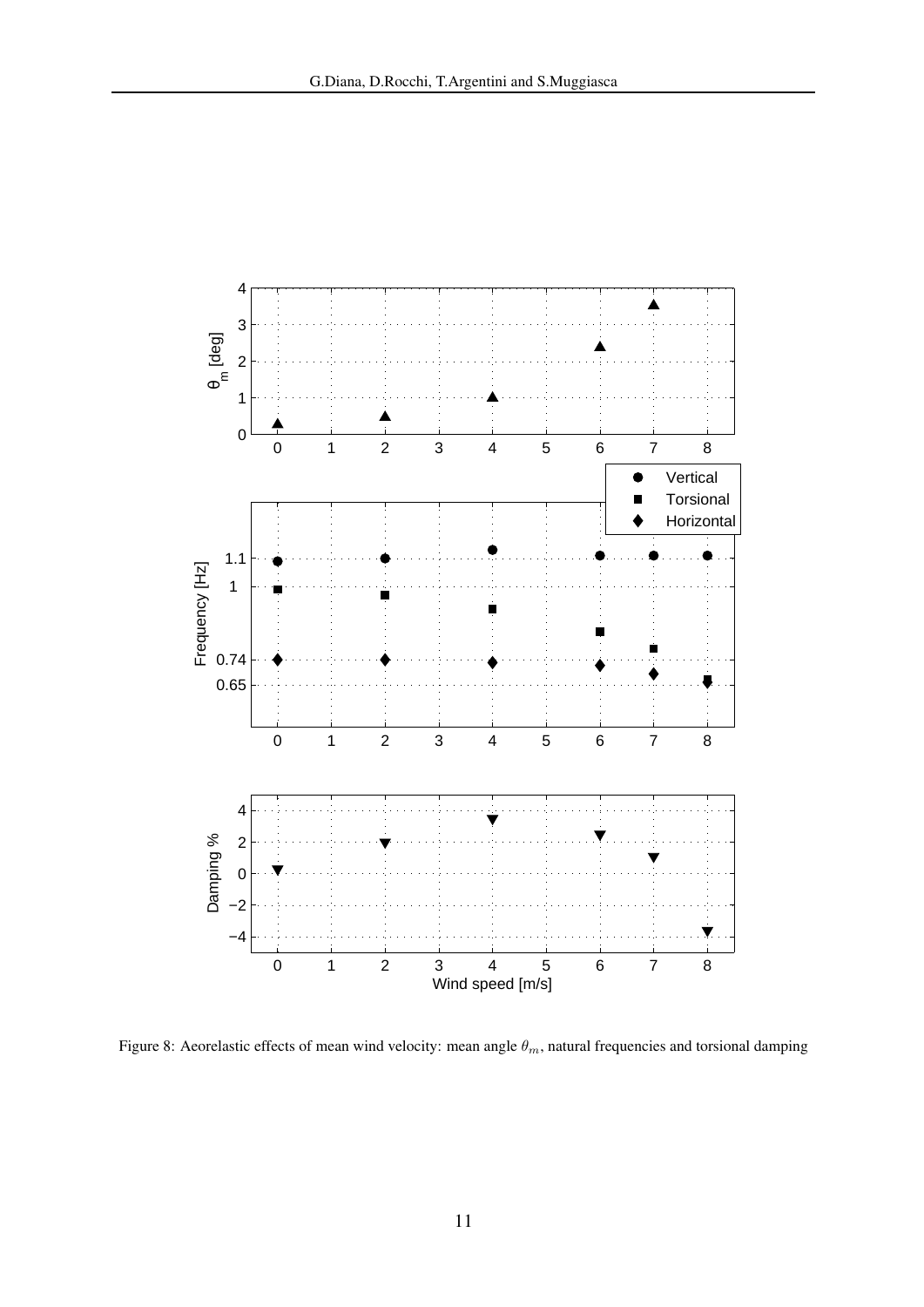<span id="page-11-1"></span>

<span id="page-11-2"></span>Figure 9: Frequency response of the aeroelastic model under two different turbulent wind conditions

indicates energy pumping, anticlockwise (- circles) indicates energy dissipation. Such representations permit a phenomenological interpretation of the torsional instability: loops with small amplitudes of oscillation (up to 2.5°) dissipate energy (upper plots of Fig[.10\)](#page-12-0); increasing the amplitude, the hysteresis loop twists generating an energy pumping contribution beside the dissipation one. This contribution increases with larger amplitudes and, for sufficiently large oscillations, it cancels out the dissipative part of the loop, pumping energy into the system during almost all the cycle.

The nonlinear model [\(Diana et al., 2008a\)](#page-25-11) lies on the hypothesis that aerodynamic aeroelastic and buffeting forces are function of the instantaneous angle of attack  $\psi$ , defined as:

<span id="page-11-0"></span>
$$
\psi = \theta + \tan^{-1} \left( \frac{b^* \dot{\theta} - \dot{z} + w}{V + v - \dot{y}} \right),\tag{4}
$$

where  $b^*$  is a constant length, assumed to be  $B/2$ . Once defined  $\psi$ , hysteresis loops can be represented as functions of it.

The above assumption implies that, for a given instantaneous angle of attack, forces are defined independently on whether  $\psi$  is generated by either deck motion or turbulent wind or by a combination of the two. In Fig[.11,](#page-14-0) we compare hysteresis loops resulting from two differently generated variations of  $\psi$ , with equal amplitudes and reduced velocity: results from imposed torsional motion tests are shown in Fig[.11\(a\),](#page-14-1) while those from imposed turbulent vertical wind component are shown in Fig[.11\(b\).](#page-14-2) Loops at the same  $V^*$  show good agreement supporting the hypothesis; a remark about the  $V^* = 8$  is that the loop due to turbulent wind has a smaller amplitude due to the physical limits of the active turbulence generator which does not allow for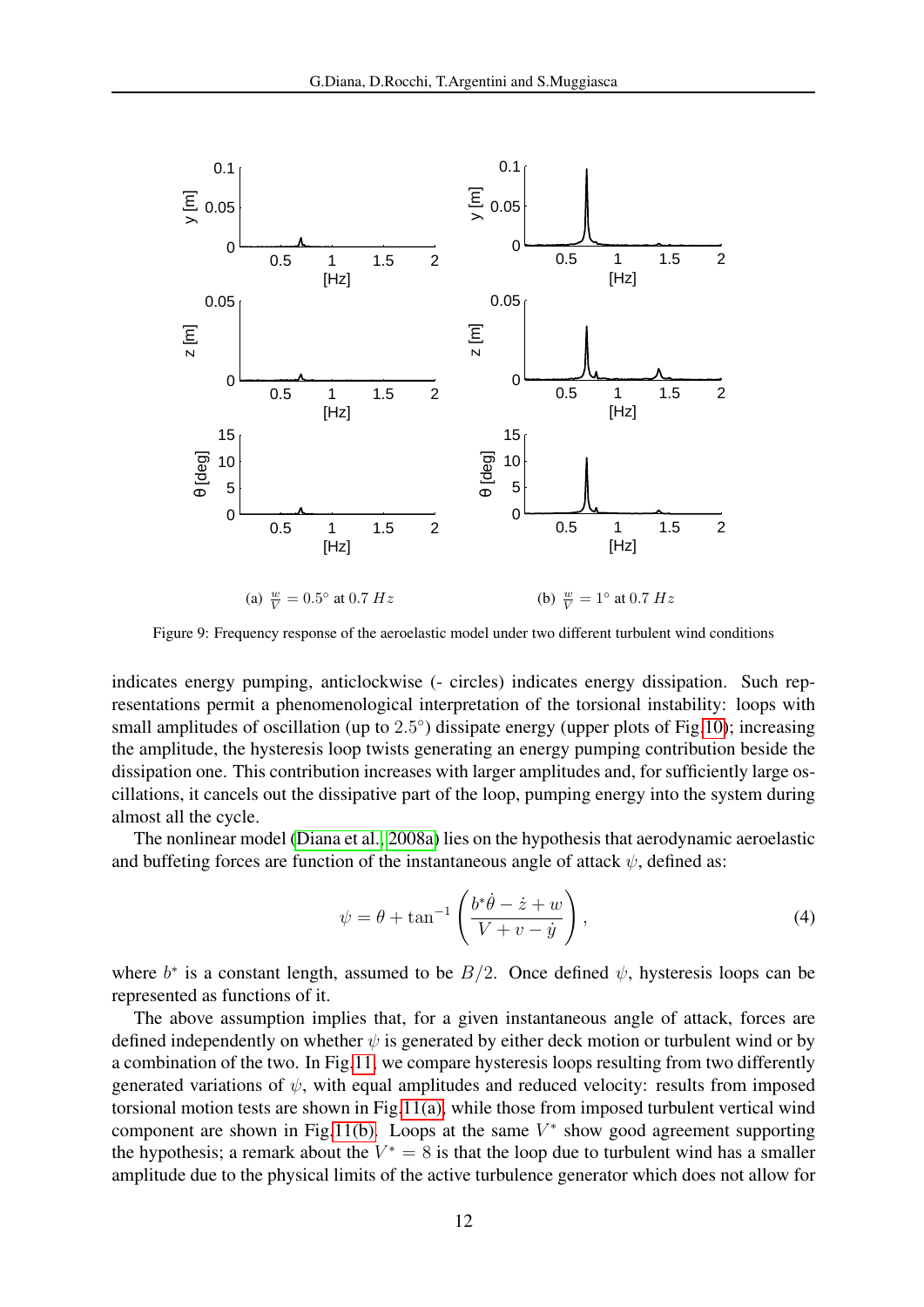

<span id="page-12-0"></span>Figure 10: Hysteresis loops of moment coefficient considering different amplitudes of the angle of attack at  $V^*$  = 10,  $\theta_m = 4^\circ$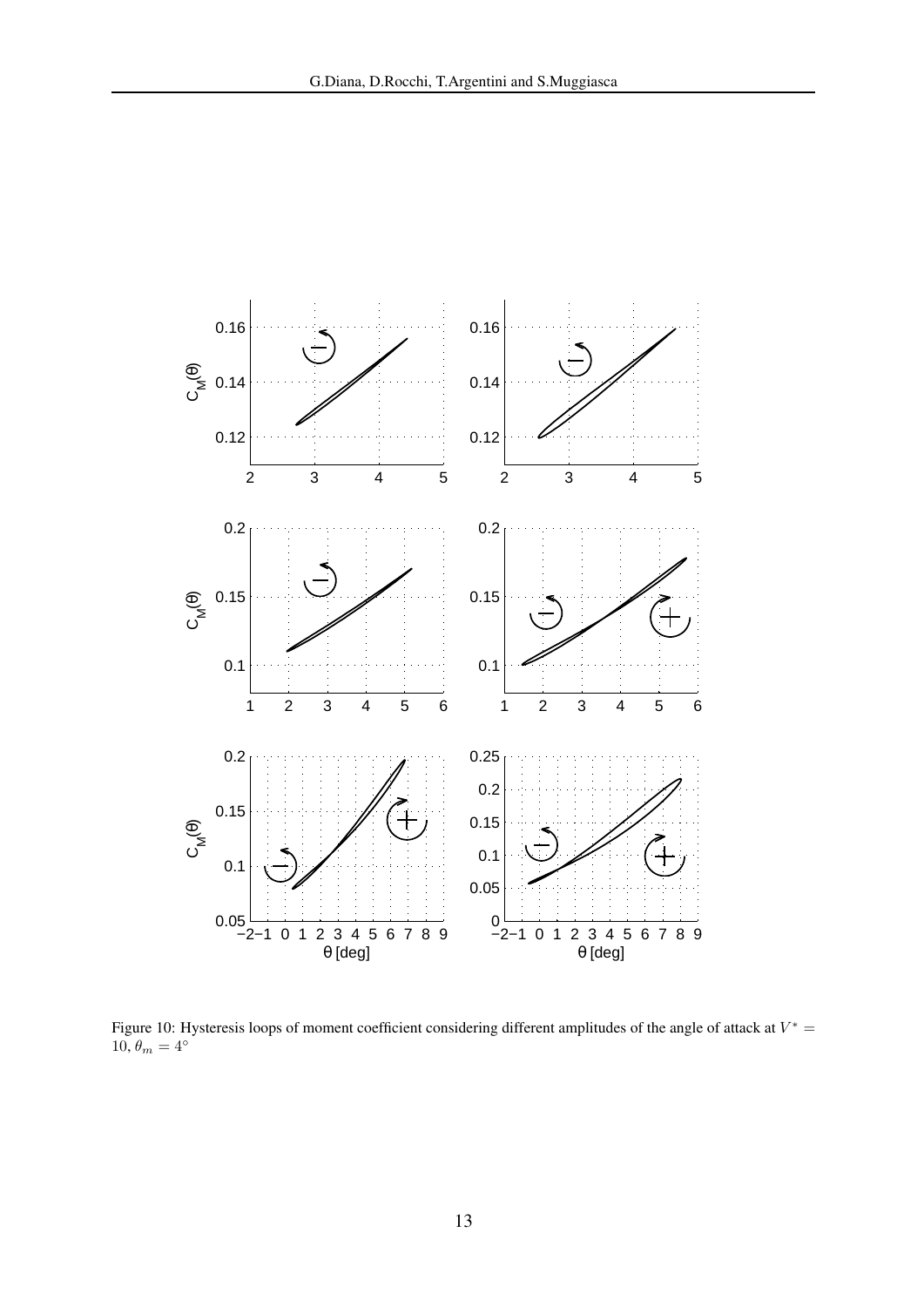large amplitudes of the angle of attack at high frequencies.

The dependency on the amplitude of torsional oscillation, for the moment coefficient, is shown in Fig[.12](#page-15-0) for the same  $\theta_m$  and  $V^*$ : using  $\psi$  instead of  $\theta$ , the complex shapes of Fig[.10](#page-12-0) become more regular and the loops rotate in the same direction, resulting in an easier way to identify the parameters of the numerical model that will be presented in the next paragraphs. Analogous considerations hold for the drag and lift coefficients.

#### 4.2 Nonlinear time-domain model of aerodynamic hysteresis loops

<span id="page-13-0"></span>This nonlinear framework is suitable for formulating nonlinear models [\(Diana et al., 2007,](#page-25-10) [2008a](#page-25-11)[,b\)](#page-25-5). The proposed nonlinear time-domain model is a nonlinear polynomial function of the dynamic angle of attack  $\psi$  and of its time derivative whose parameters are identified using the experimental data obtained at different reduced velocities with the torsional forced harmonic motion tests at large oscillation amplitude. The expression for moment coefficient is:

$$
C_M(\psi, \dot{\psi}) = C_M^{static}(\psi) + \dots
$$
  
\n
$$
\beta_1 + \dots
$$
  
\n
$$
\beta_2 \psi + \beta_3 \dot{\psi} + \dots
$$
  
\n
$$
\beta_4 \psi^2 + \beta_5 \psi \dot{\psi} + \dots
$$
  
\n
$$
\beta_6 \psi^3 + \beta_7 \psi^2 \dot{\psi},
$$
  
\n(5)

where  $\beta_j$  ( $j = 1...7$ ) are constant parameters and  $C_M^{static}$  is the static coefficient.  $\beta_i$  coefficients are identified using a weighted least square curve fitting algorithm that minimizes the error between the experimental hysteresis loops and the ones produced by the numerical model using a wide range of reduced velocities ( $V^* = 7 \div 200$ ). During the identification procedure, higher weight was assumed for lower operational reduced velocities.

Such a model, however, is not able to reproduce the nonlinear effect of the instability threshold presented in paragraph [3.2.](#page-6-1) The dependency of instability on the amplitude of the angle of attack  $\psi$  needs a model that has a rheologic element able to simulate the strong nonlinear effect of amplitude on stability. This can be achieved introducing the rheologic element schematically depicted in Fig[.13.](#page-15-1) In this scheme, the modeled moment coefficient is equal to the force transmitted to the ground by the equivalent mechanical system sketched in Fig[.13.](#page-15-1) The rheologic element is activated only if the following conditions are met:

1.  $\psi > \psi_{\text{threshold}}$  when  $\dot{\psi}$  becomes negative

2. 
$$
\dot{\psi} < 0
$$

Condition 1 is an on-off switch that activates a viscous element with negative damping, which remains active till condition 2 is valid. This asymmetric behavior is clearly evidenced by the shape of pitching moment hysteresis loops in Fig[.12.](#page-15-0)

# <span id="page-13-1"></span>5 Model validation

### 5.1 Validation in the stability range

Since the proposed approach is aimed to define a methodology to foresee the aeroelastic behavior of bridges in real operating conditions, the model is validated around a stationary configuration of  $\theta_m \approx 0^\circ$ . To achieve this configuration, and to maintain simultaneously a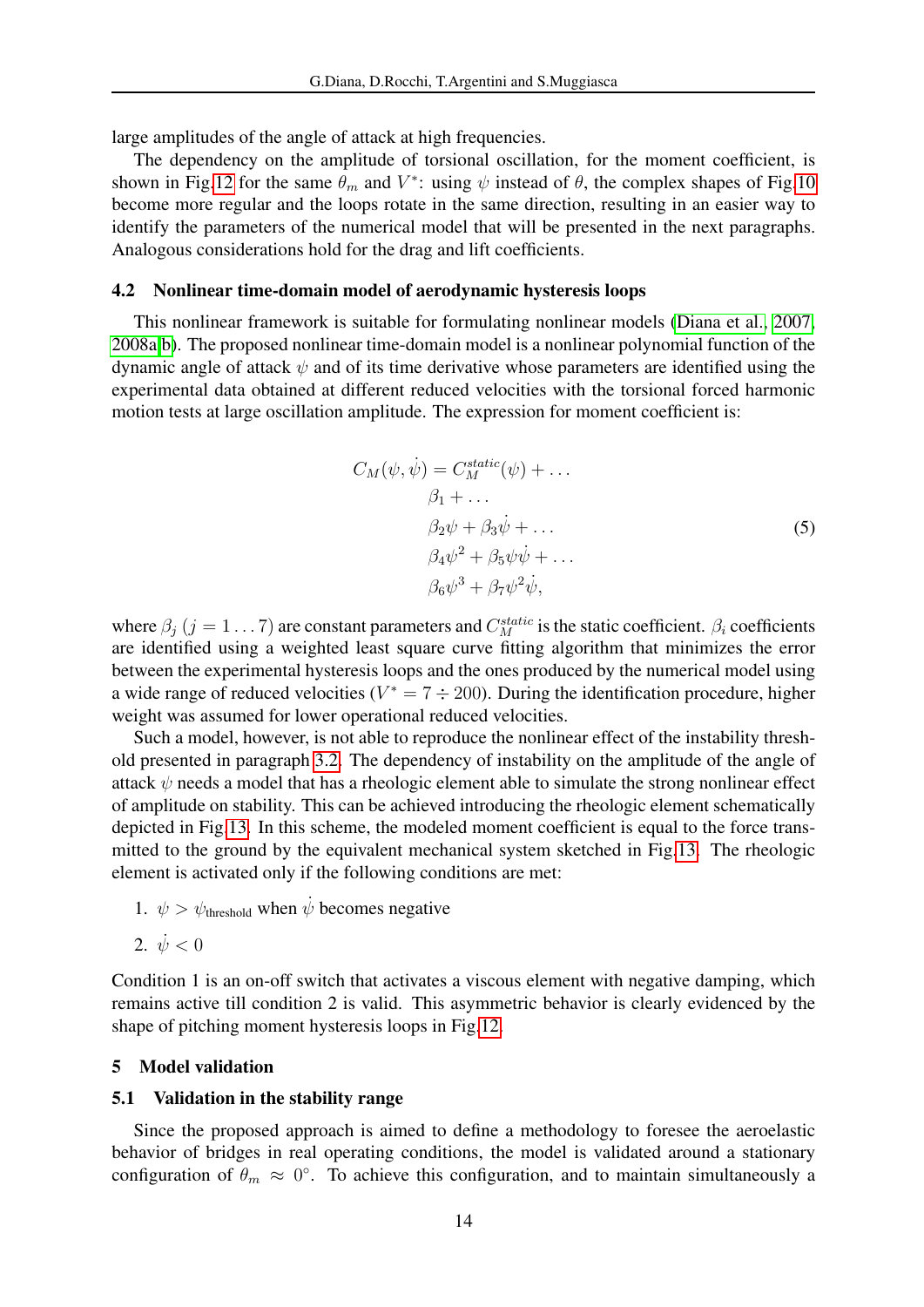<span id="page-14-1"></span>

<span id="page-14-2"></span><span id="page-14-0"></span>Figure 11: Moment coefficient vs.  $\psi$ , at different  $V^*$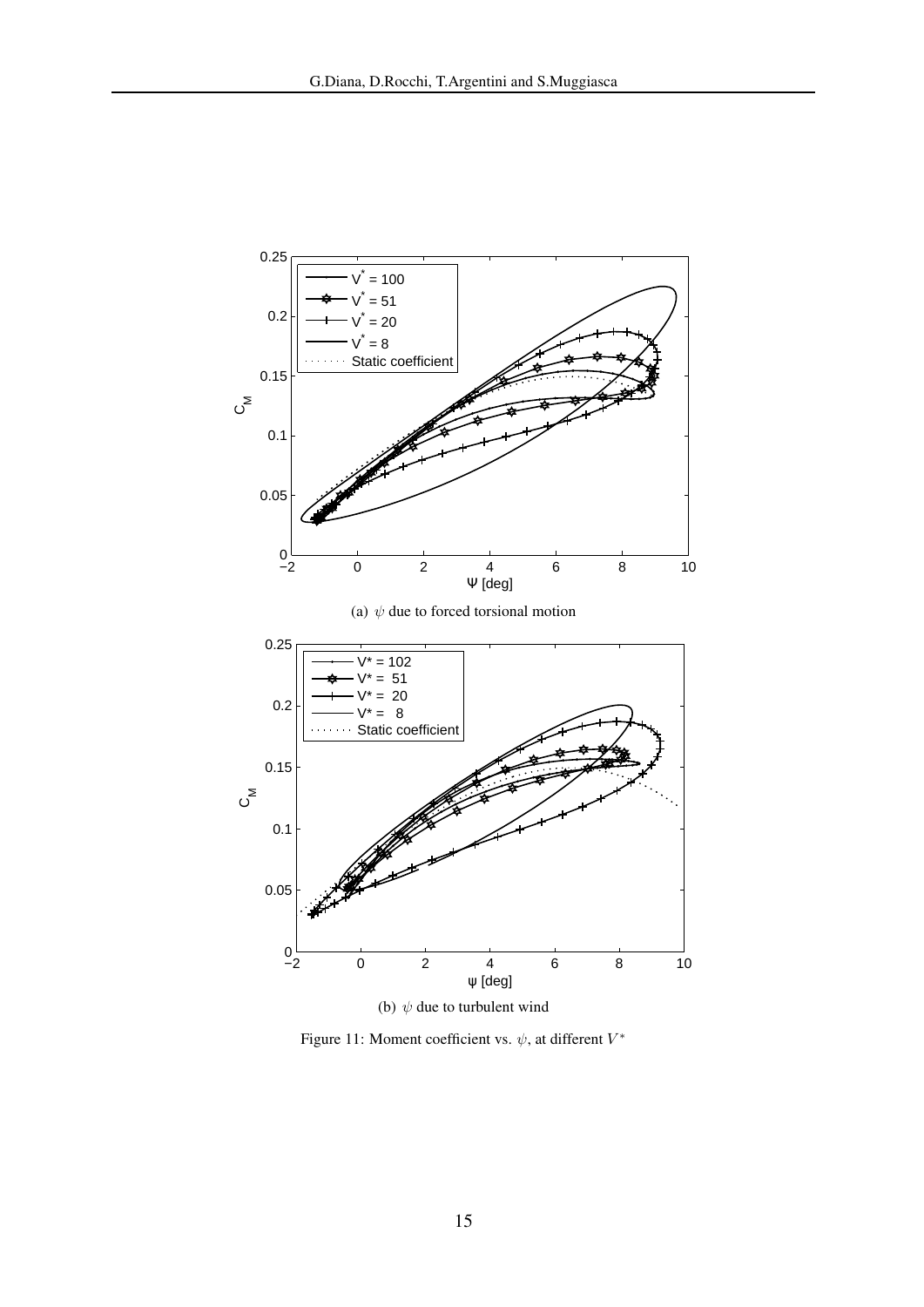

<span id="page-15-0"></span>Figure 12: Moment coefficient vs.  $\psi$ , with varying amplitudes of the instantaneous angle of attack, at  $V^* = 10$ 



<span id="page-15-1"></span>Figure 13: Rheologic scheme for nonlinear instability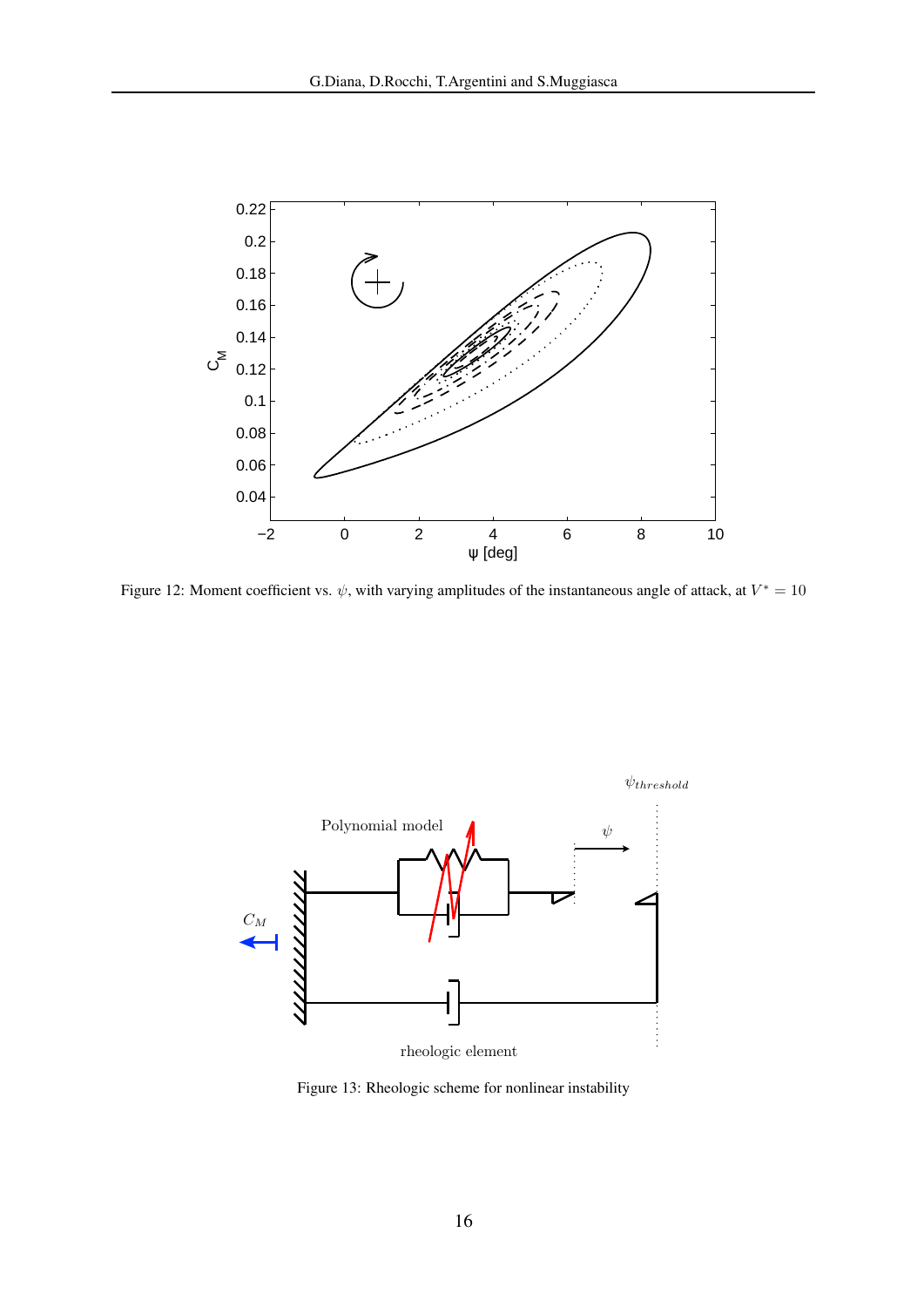sufficiently large wind velocity  $(8 \frac{m}{s})$ , the no-wind starting configuration was properly set with a negative pitch, letting the positive aerodynamic moment to bring the model at  $\theta_m \approx 0^\circ$ .

In Fig[.14](#page-17-0) we present the results of the identification procedure for all the three aerodynamic coefficients at several  $V^*$ , obtained using forced torsional motion tests.

The model is then validated against aeroelastic free motion tests, comparing aerodynamic forces and displacements. In addition, results obtained with a linear approach using flutter derivatives and admittance functions are compared to stress the need for nonlinear modeling. Two different test cases are considered: in case A the suspended model is forced by a mono-harmonic turbulent vertical wind component w with amplitude  $\frac{w}{V} = 3^\circ$  at a frequency of 0.37  $Hz$ ; in case B the suspended model is forced by a mono-harmonic turbulent wind w with amplitude  $\frac{w}{V} = 3.8^{\circ}$  at a frequency of 0.57 Hz. Experimental measurements of the vertical turbulent wind components for both cases are reported in Fig[.15.](#page-18-0) The horizontal wind component is in both cases equal to  $8 \frac{m}{s}$ .

Case A is an interesting test-case because the second order harmonics of the aerodynamic forces excite the horizontal mode, while third order harmonics excite the third mode. Experimental and numerical comparisons are shown in Figs[.16](#page-19-0) and [17.](#page-20-0)

In case B a large dynamic angle of attack is created by the combination of wind and deck motion, and the second harmonic generated by nonlinearity of drag excites the vertical mode. Experimental and numerical comparisons are shown in Figs[.18](#page-21-0) and [19.](#page-22-0)

As a general comment, in both test-cases numerical simulations show how the linear approach based on the flutter derivatives and admittance function formulation is not able to predict the actual response with second and third order harmonics. Focusing on the first harmonic, drag force is underestimated, since the aerodynamic coefficients are considered at the static mean angle of attack and, in the case of drag, the curve has an almost null slope. The presence of a second harmonic in the drag force is due to the projection of the first harmonic of the lift along the local reference system. On the contrary, the nonlinear approach is able to reproduce the nonlinear effects, generated by large dynamic angles of attack, which strongly interact with structural coupling.

#### 5.2 Validation in the instability range

In order to show the need for the rheologic element, in Fig[.20](#page-23-0) we present the results of the identification procedure for the aerodynamic moment coefficients at several amplitudes of the angle of attack around a static value of  $\theta_m = 3.5^{\circ}$ .

Hysteresis loops in Fig[.20\(a\)](#page-23-1) are obtained using the polynomial model and excluding the rheologic element, while loops in Fig[.20\(b\)](#page-23-2) are obtained including it and they can bre compared with the experimental values of Fig[.12.](#page-15-0) It is evident that the polynomial model alone cannot reproduce the asymmetry of the aerodynamic coefficients, which is responsible for the amplitude driven instability, as already discussed in paragraph [4.1.](#page-9-2) On the contrary, the introduction of the rheologic element allows to include and simulate effectively this effect.

The amplitude driven rheologic element in combination with the polynomial terms allows to reproduce the nonlinear aeroelastic behavior described in paragraph [3.2](#page-6-1) as well. Numerical results presented in Fig[.21](#page-24-0) show how the nonlinear dependence on the amplitude of the angle of attack  $\psi$  is reproduced. In Fig[.21\(a\)](#page-24-1) it is shown the deck torsional motion with a vertical turbulent wind excitation angle of 0.5°, whereas in Fig[.21\(b\)](#page-24-2) it is reported the torsional motion due to a wind angle with double amplitude, which clearly points out the nonlinear behavior of the deck.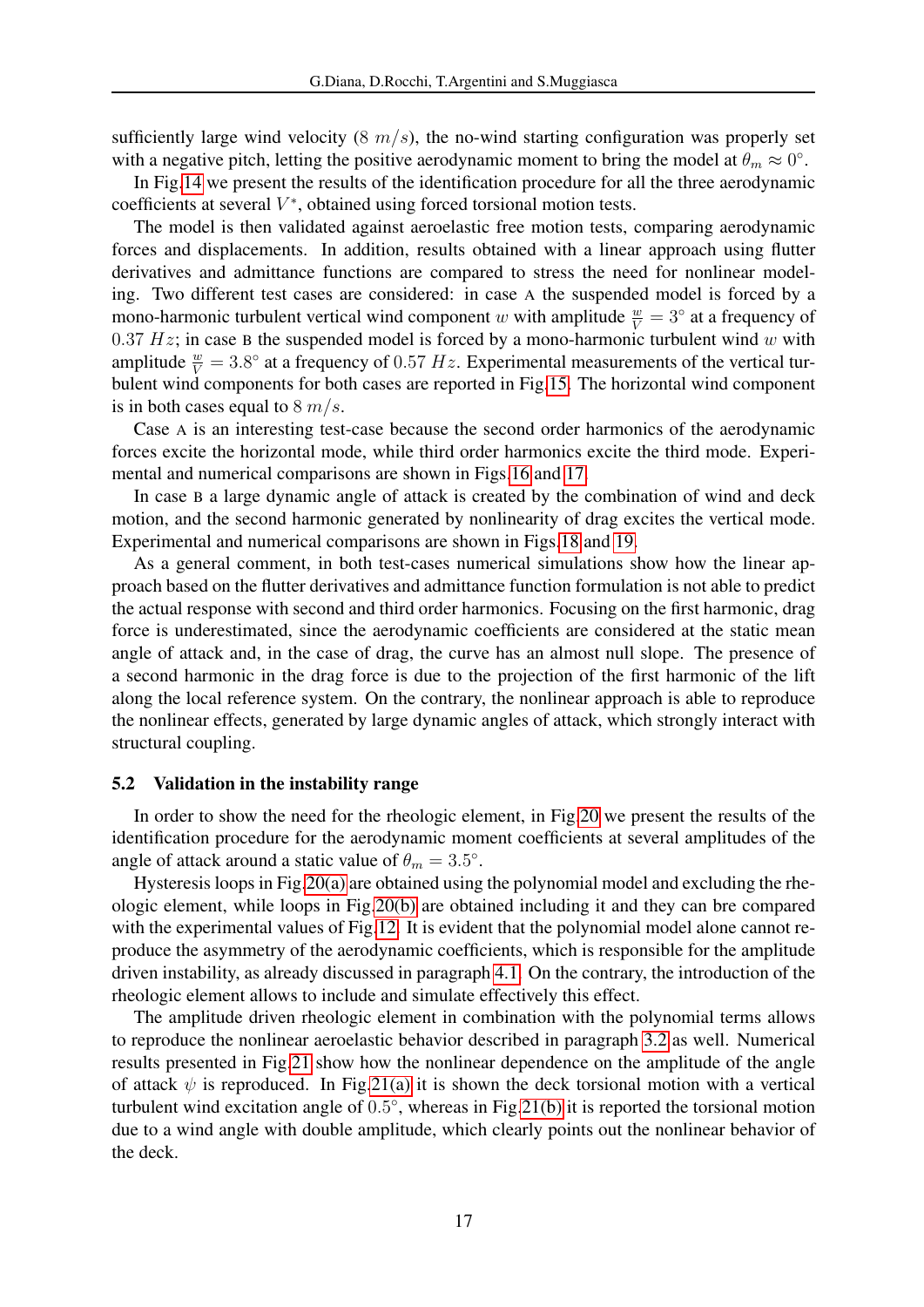

<span id="page-17-0"></span>Figure 14: Numerical hysteresis loops compared with the experimental ones at  $V^* = 7$  (pointed line),  $V^* = 10$ (solid line),  $V^* = 50$  (diamonds)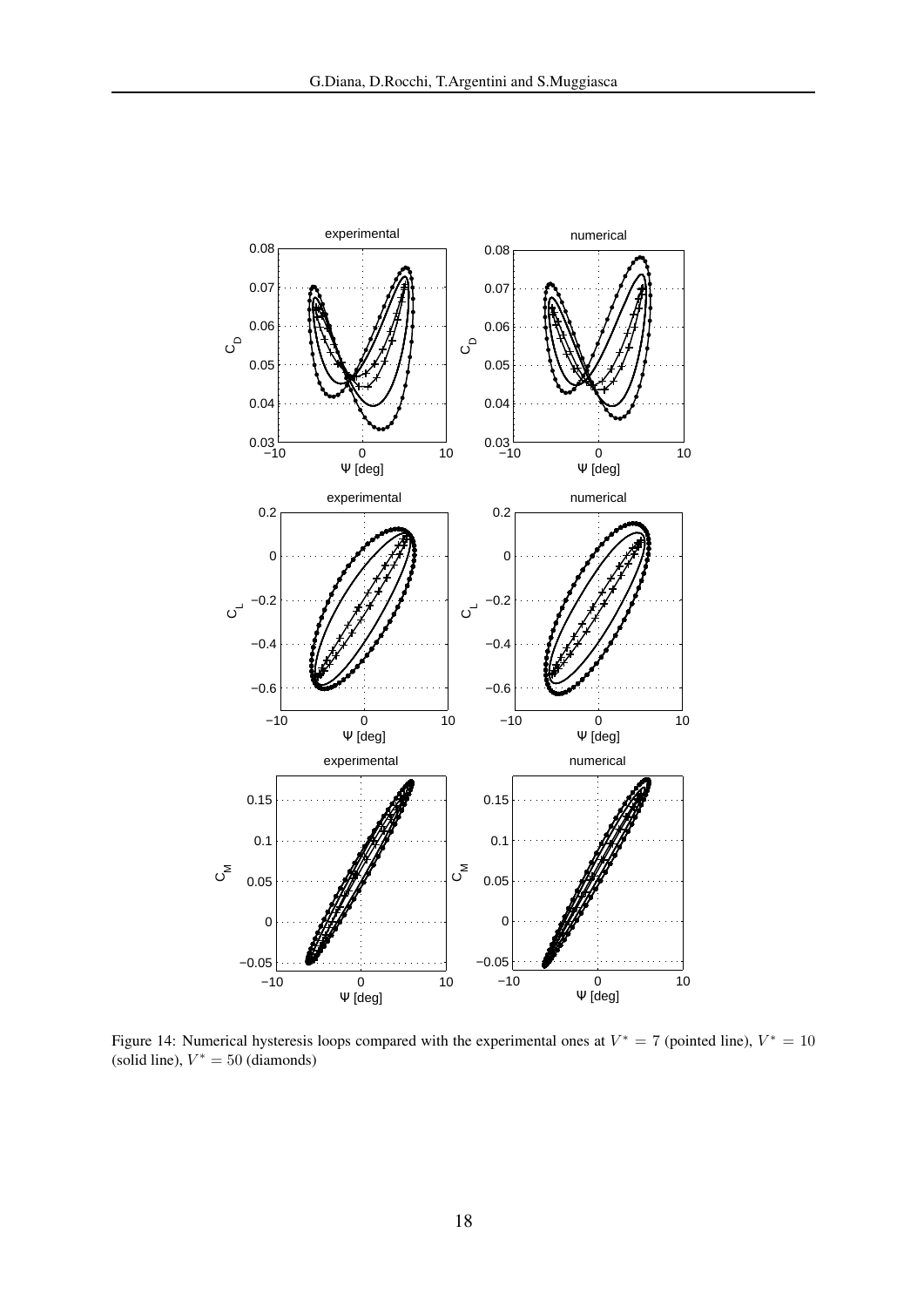

<span id="page-18-0"></span>Figure 15: Experimental turbulent vertical wind components for case A and B. In both cases the horizontal component is equal to  $8 \, m/s$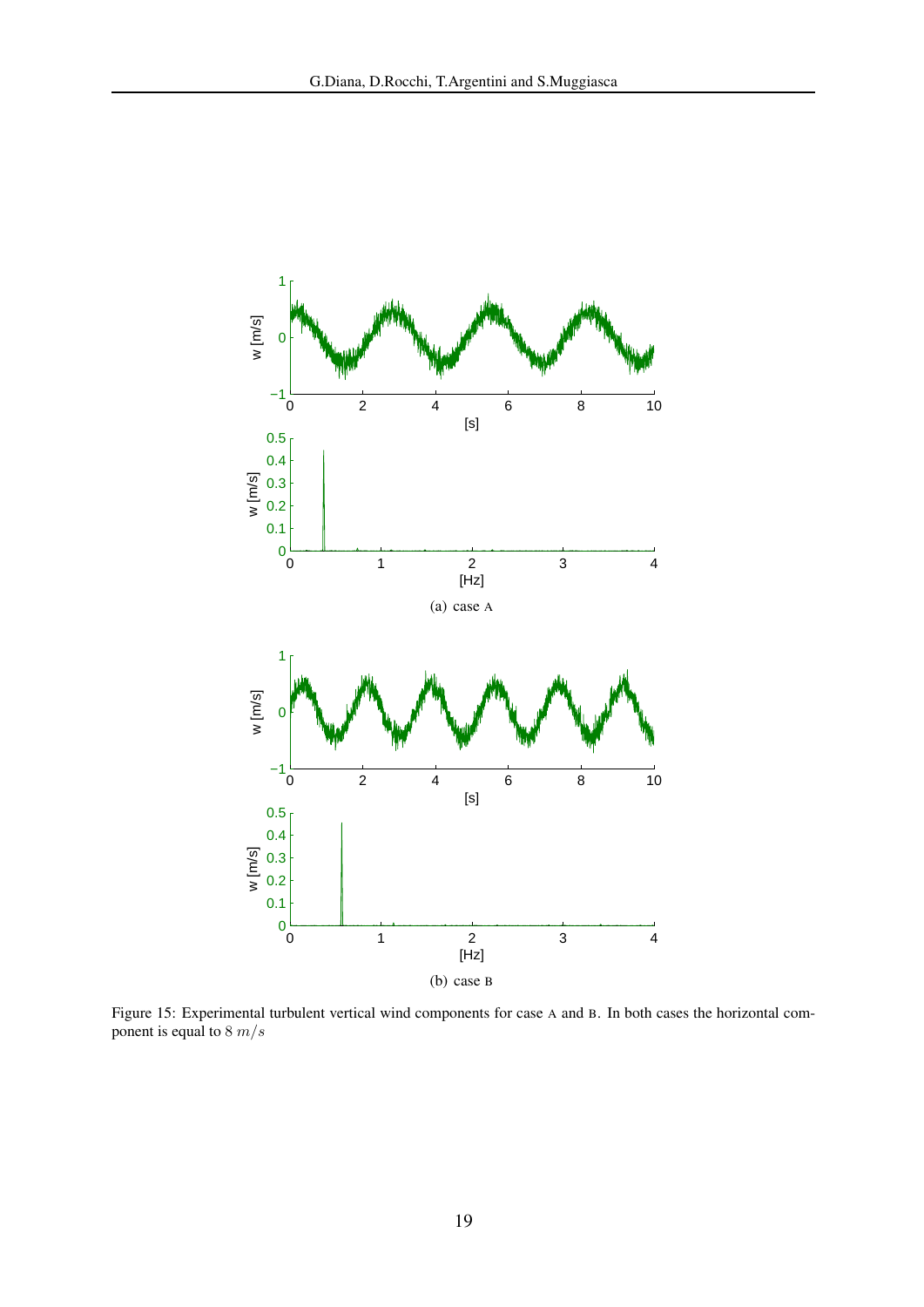

<span id="page-19-0"></span>Figure 16: Case A: global displacements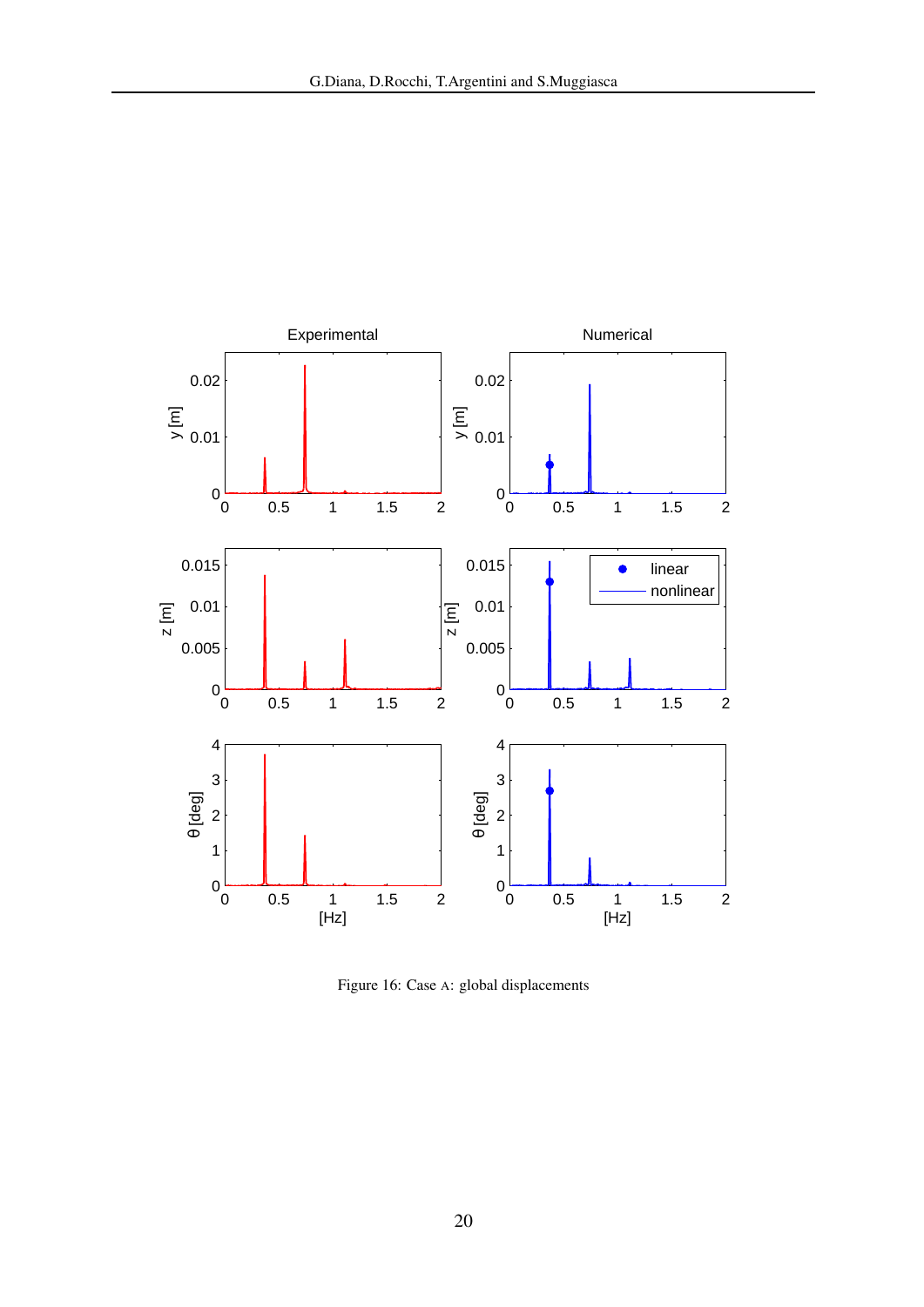

<span id="page-20-0"></span>Figure 17: Case A: forces in a reference system fixed to the deck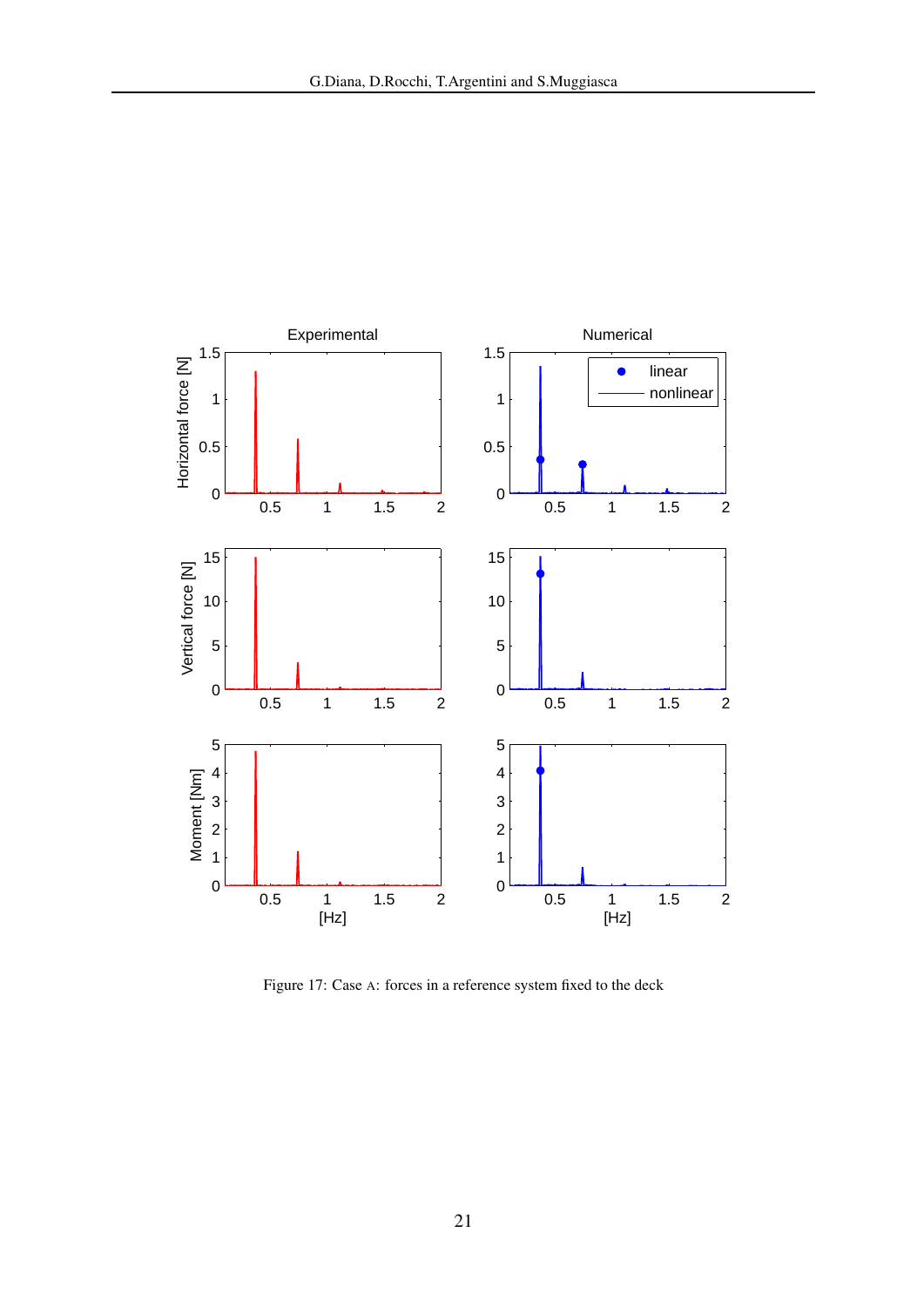

<span id="page-21-0"></span>Figure 18: Case B: global displacements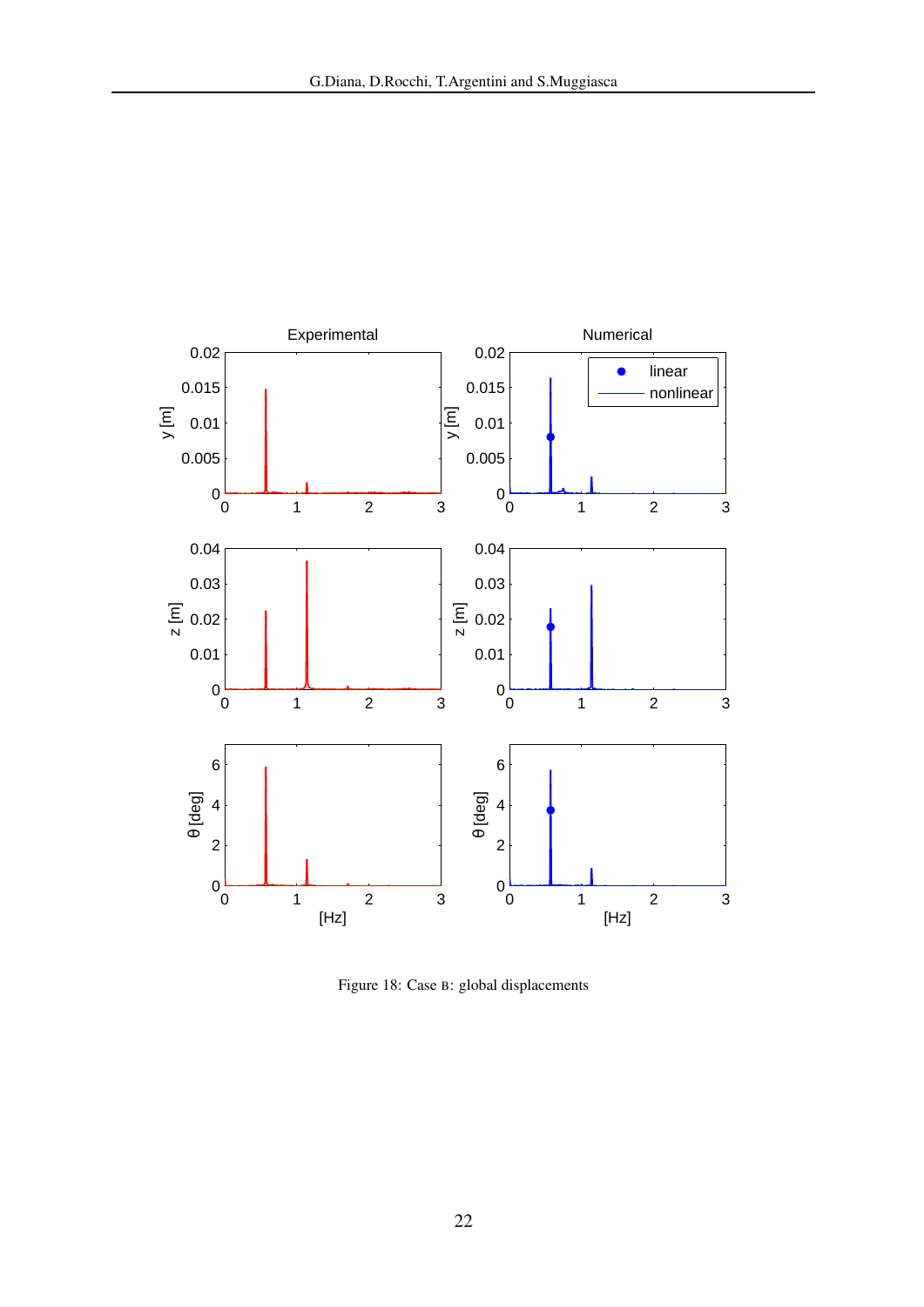

<span id="page-22-0"></span>Figure 19: Case B: forces in a reference system fixed to the deck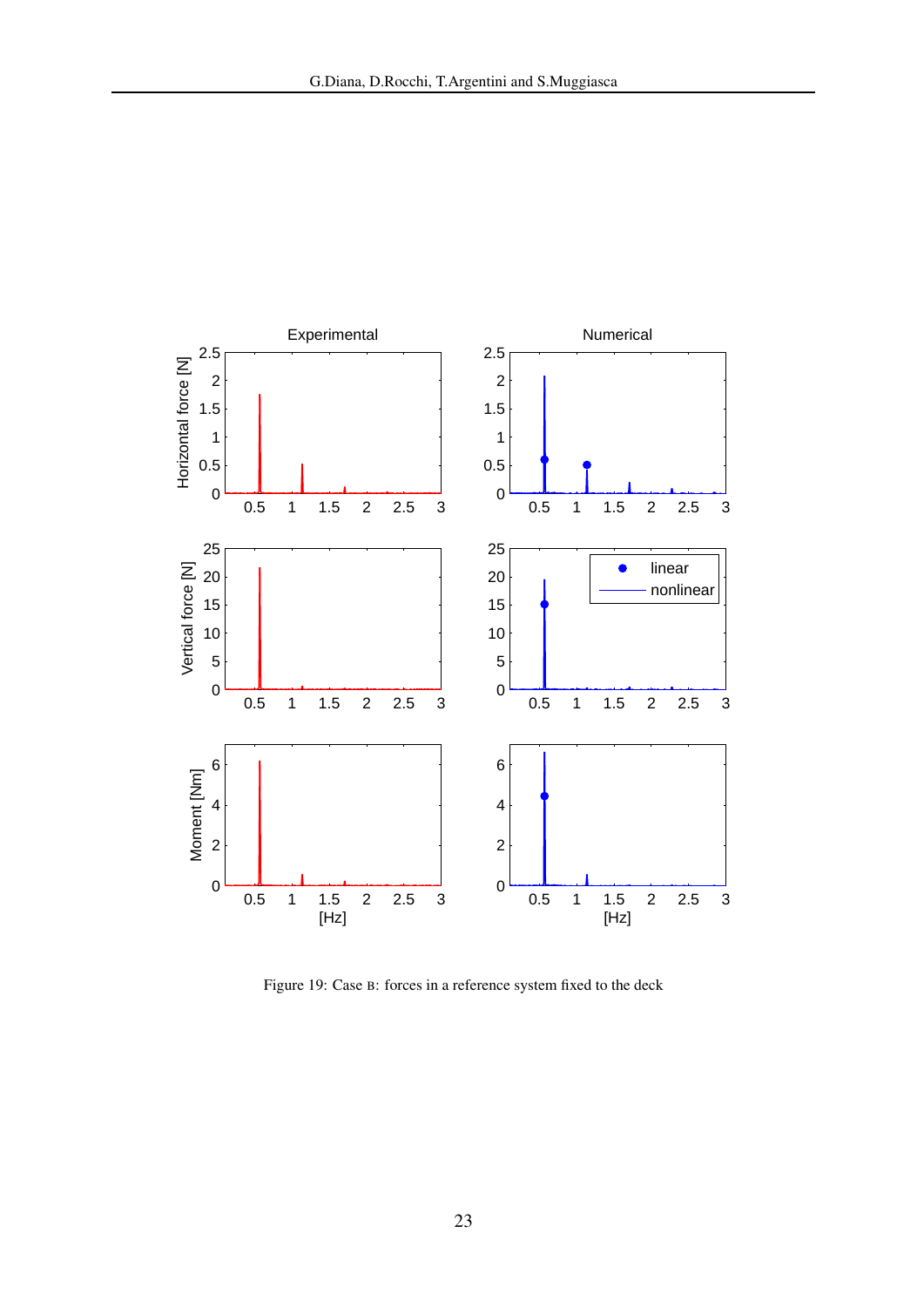<span id="page-23-2"></span><span id="page-23-1"></span>

(b) Loops with the rheologic element

<span id="page-23-0"></span>Figure 20: Effect of the rheologic element on the numerical simulation of the hysteresis loops of Fig[.12](#page-15-0)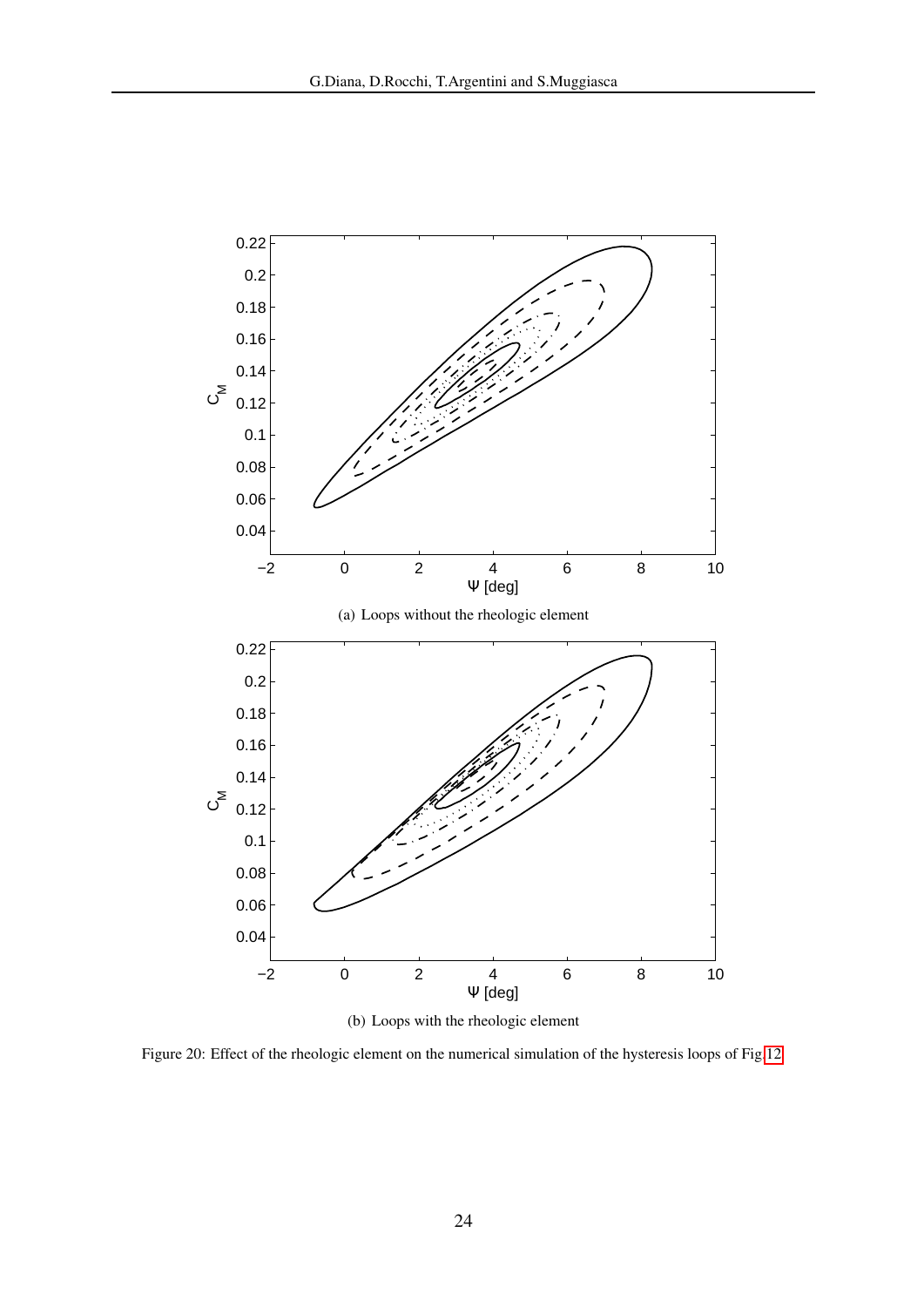<span id="page-24-1"></span>

<span id="page-24-2"></span><span id="page-24-0"></span>Figure 21: Numerical frequency response of the aeroelastic model under two different turbulent wind conditions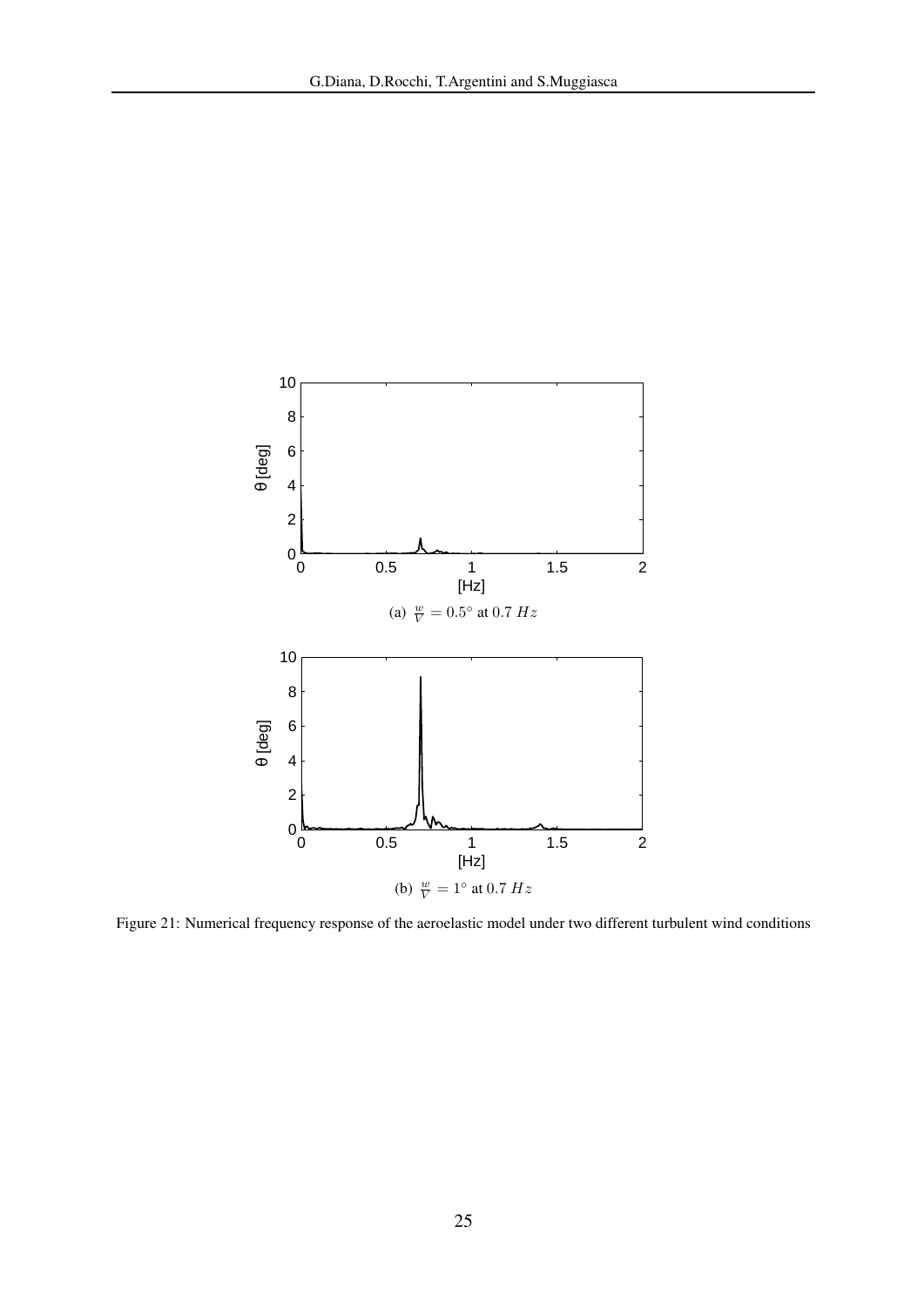# <span id="page-25-8"></span>6 Concluding remarks

The aerodynamic instability was studied on a deck section model by specific tests performed in wind tunnel and by numerical simulations. The instability driven by the stall of the moment coefficient may be reached because of large variations of the instantaneous angle of attack due to the combination of deck motion and turbulent wind components. The comparison of analyses with both a linear and a nonlinear approaches highlights the necessity of considering the nonlinear effects of large variations of the instantaneous angle of attack, during both experimental tests and numerical simulations. The representation of aerodynamic forces by means of hysteresis cycles appears to be an effective tool for taking into account aerodynamic nonlinearities.

# References

- <span id="page-25-1"></span>Caracoglia, L., Jones, N. P., 2003. Time domain vs. frequency domain characterization of aeroelastic forces for bridge deck sections. J. Wind Eng. Ind. Aerodyn. 91 (3), 371–402.
- <span id="page-25-3"></span>Chen, X., Kareem, A., 2001. Nonlinear response analysis of long-span bridges under turbulent winds. J. Wind Eng. Ind. Aerodyn. 89 (14-15), 1335–1350.
- <span id="page-25-4"></span>Chen, X., Kareem, A., 2003. Aeroelastic analysis of bridges: Effects of turbulence and aerodynamic nonlinearities. Journal of Engineering Mechanics 129 (8), 885–895.
- <span id="page-25-0"></span>Chen, X., Matsumoto, M., Kareem, A., 2000. Time domain flutter and buffeting response analysis of bridges. Journal of Engineering Mechanics 126 (1), 7–16.
- <span id="page-25-7"></span>Diana, G., Bruni, S., Rocchi, D., 2005. A numerical and experimental investigation on aerodynamic non linearities in bridge response to turbulent wind. In: Proceedings of the EACWE 4, Prague CR.
- <span id="page-25-2"></span>Diana, G., Falco, M., Bruni, S., Cigada, A., Larose, G., Damsgaard, A., Collina, A., 1995. Comparisons between wind tunnel tests on a full aeroelastic model of the proposed bridge over stretto di messina and numerical results. J. Wind Eng. Ind. Aerodyn. 54-55, 101 – 113.
- <span id="page-25-10"></span>Diana, G., Resta, F., Rocchi, D., 2007. A new approach to model the aeroelastic response of bridges in time domain by means of a rheological model. In: Proceedings of the ICWE 12, Cairns Australia.
- <span id="page-25-11"></span>Diana, G., Resta, F., Rocchi, D., 2008a. A new numerical approach to reproduce bridge aerodynamic non-linearities in time domain. J. Wind Eng. Ind. Aerodyn. 96 (10-11), 1871 – 1884.
- <span id="page-25-5"></span>Diana, G., Resta, F., Rocchi, D., Argentini, T., 2008b. Aerodynamic hysteresis: wind tunnel tests and numerical implementation of a fully non linear model for the bridge aeroelastic forces. In: Proceedings of the AWAS 08, Jeju, Korea.
- <span id="page-25-6"></span>Diana, G., Resta, F., Zasso, A., Belloli, M., Rocchi, D., 2004. Forced motion and free motion aeroelastic tests on a new concept dynamometric section model of the messina suspension bridge. J. Wind Eng. Ind. Aerodyn. 92 (6), 441–462.
- <span id="page-25-9"></span>Hartley, R., Zisserman, A., 2003. Multiple View Geometry in Computer Vision, 2nd Edition. Cambridge University Press, Cambridge.